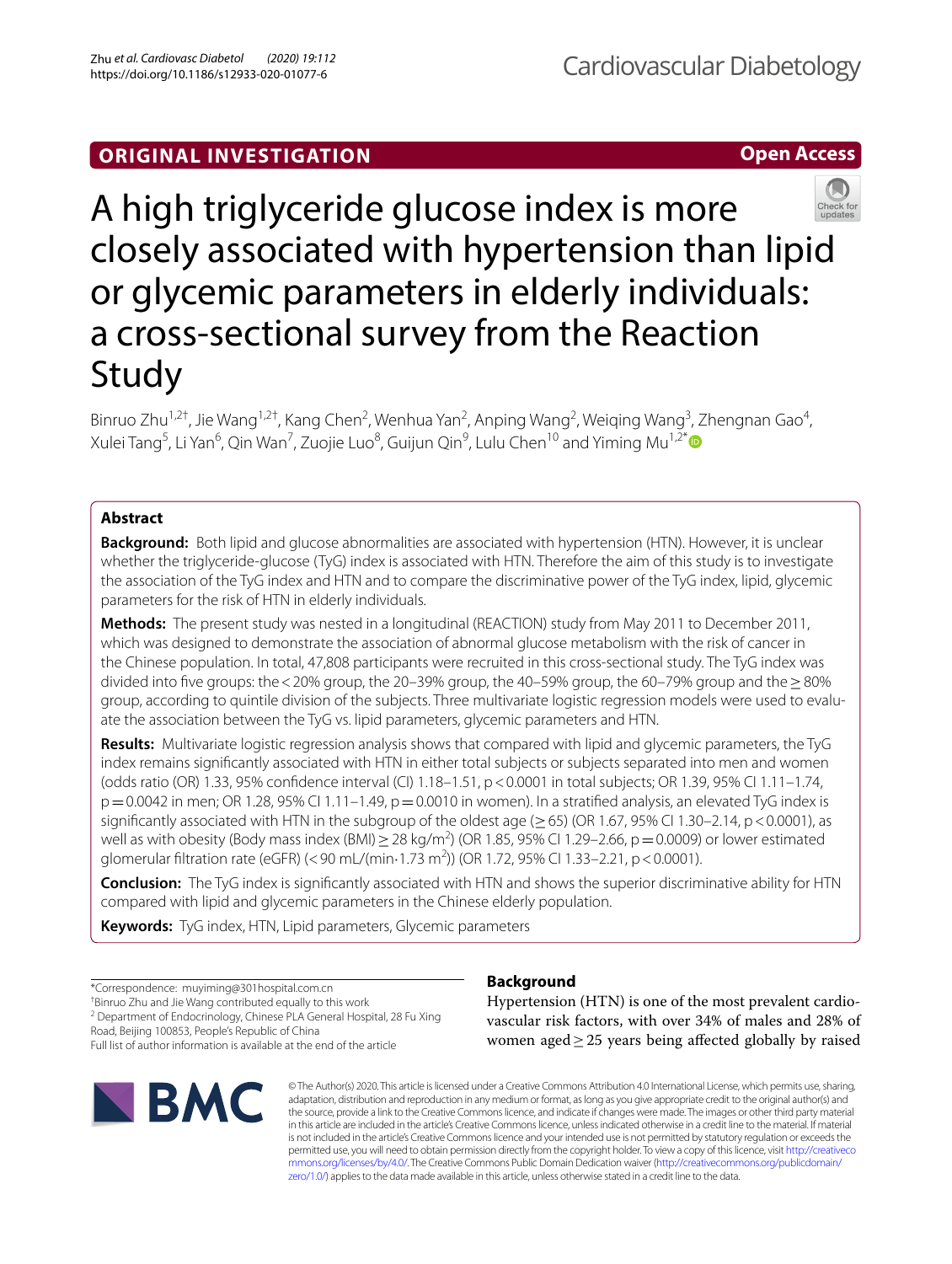blood pressure [[1\]](#page-13-0). With 20% of the world's population, China represents a large portion of this burden, where HTN and blood pressure-related cardiovascular diseases (CVDs) are major public health challenges [\[2](#page-13-1), [3](#page-13-2)]. HTN prevalence has risen in recent decades, resulting in an increase of blood pressure-related morbidity and mortality.

It is well known that both lipid and glucose abnormalities are associated with HTN. It is reported that dyslipidemia has been observed in 50% to 80% of hypertensive patients [[4\]](#page-13-3). Dyslipidemia, comprising elevated triglyceride (TG), high cholesterol (TC), increased low-density lipoprotein cholesterol (LDL-C), and decreased highdensity lipoprotein cholesterol (HDL-C), is independently associated with HTN or other CVDs risk factors  $[5–8]$  $[5–8]$  $[5–8]$ . There are renewed interests engendered by epidemiological and genetic evidence proving that increased TG, remnant TC, or TG-rich lipoproteins are additional causes of CVDs and all-cause mortality [\[9](#page-13-6)]. Similarly, HTN and type 2 diabetes (T2DM) are common causes of morbidity; both constitute risk factors for CVDs and might be engaged in similar genetic and environmental risk factors [\[10](#page-13-7)]. It is reported that elevated plasma glucose is a steady and independent predictor of HTN [\[11](#page-13-8)]. Some modern antidiabetic drugs are also capable of lowering both office and ambulatory blood pressure. This can contribute to the favorable efect on some clinical endpoints, most importantly the reduction of congestive heart failure and cardiovascular mortality [[12](#page-13-9), [13\]](#page-13-10).

The main pathogenetic pathways linking T2DM, dyslipidemia and HTN are thought to be through insulin resistance (IR) and increased activity of the sympathetic nervous system and the renin–angiotensin–aldosterone system as well as increased renal sodium reabsorption [[14\]](#page-14-0). The association between IR and the risk of incident HTN was shown in a recent meta-analysis of 11 studies [[15\]](#page-14-1), suggesting that IR could be employed as an adjunctive tool to identify individuals at potential risk for HTN. Glucose clamp technique is the gold standard for IR measurement initially proposed by De Fronzo [[16](#page-14-2)]. However, such direct diagnostic tests have considerably high costs and low availability for epidemiologic use [\[17](#page-14-3)].

In recent years, the triglyceride-glucose (TyG) index is arising as an ideal substitution for IR  $[18, 19]$  $[18, 19]$  $[18, 19]$  $[18, 19]$  $[18, 19]$ . It is calculated as ln [fasting plasma glucose (FBG)(mg/dL) \* TG  $(mg/dL)/2$ ] [\[20\]](#page-14-6). This measurement merely requires simple lab tests like TG and plasma glucose, which can be obtained in highly cost-effective and time-efficient ways. Additionally, the TyG index has been revealed to determine IR in a more appropriate way than other substitutional indexes like HOMA-IR, which was compared with the gold standard method for IR [[21\]](#page-14-7). Previous studies showed that the TyG index is closely associated with HTN [[22\]](#page-14-8), artery stiffness and coronary artery calcification [[23–](#page-14-9)[25\]](#page-14-10). Furthermore, the TyG index can predict coronary artery disease severity and cardiovascular outcomes  $[26]$  $[26]$ . The association between the TyG index and T2DM was also demonstrated in Spain, China and Korea [[19,](#page-14-5) [27](#page-14-12)[–29\]](#page-14-13).

However, studies are limited that involve the association between the TyG index and HTN and comparison of the discriminative abilities of the TyG index, lipid, glycemic parameters for the risk of HTN. Therefore our study intends to explore the association of the TyG index with HTN and compare the discriminative power of the TyG index, lipid, glycemic parameters for HTN in elderly individuals in China.

## **Methods**

### **Study subjects**

The present study assessed 47,808 participants aged over 40 years from a longitudinal REACTION study (Risk Evaluation of cAncers in Chinese diabeTic Individuals), including seven regional centers (Gansu, Guangdong, Henan, Hubei, Liaoning, Shanghai, and Sichuan), from May 2011 to December 2011. Previous history of related chronic diseases, using ACEI/ARB medicines, lipid-lowering drugs, missed data and/or included outliers, were exclusion criteria in the study. Finally, 43,591 participants were recruited (Fig. [1\)](#page-2-0).

Before the investigation, the clinicians were welltrained for the questionnaire and data collection. The present study was approved by the Committee on Human Research at Rui-Jin Hospital afliated with the School of Medicine, Shanghai Jiao Tong University and all participants recruited had signed informed consents before data collection.

## **Clinical data and biochemical indicators**

The subjects received the following examinations: a standardized questionnaire, anthropometric measurements, blood collection, and a standard 75-goral glucose tolerance test  $(OGTT)$  or standard meal test. The same trained clinicians carried out standard questionnaires, which included demography, lifestyle, history of diabetes, stroke, coronary heart disease (CHD), HTN and dyslipidemia as well as the medication history, including the use of drugs. All data were maintained corresponding to established standard methods by the same well-trained clinicians. Physical examination items included height, weight, waist circumference, hip circumference, blood pressure, and heart rate. Height was measured in bare feet accurate to 0.01 m. Weight was measured in light clothes accurate to 0.1 kg. Waist circumference and hip circumference were measured to an accuracy of 0.01 m by the same staf. Waist circumference/hip circumference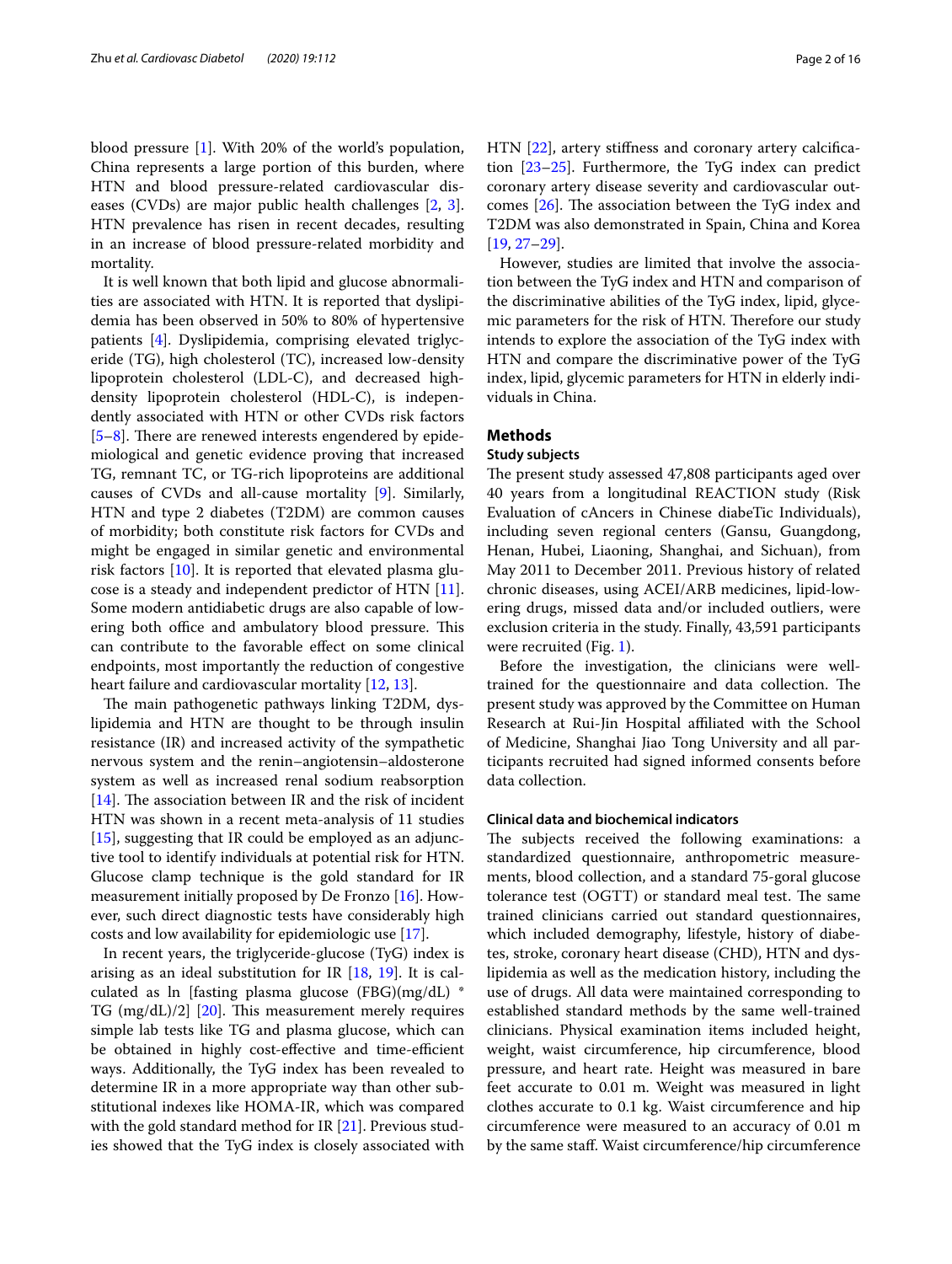

<span id="page-2-0"></span>(WHR) was accurate to 0.01. Body mass index (BMI) was calculated as weight/height<sup>2</sup>. After at least a 5-minute rest, blood pressure was measured seated three

times with an interim of 1 min, using an OMRON electronic blood pressure monitor. The average blood pressure was calculated and used for analysis. The estimated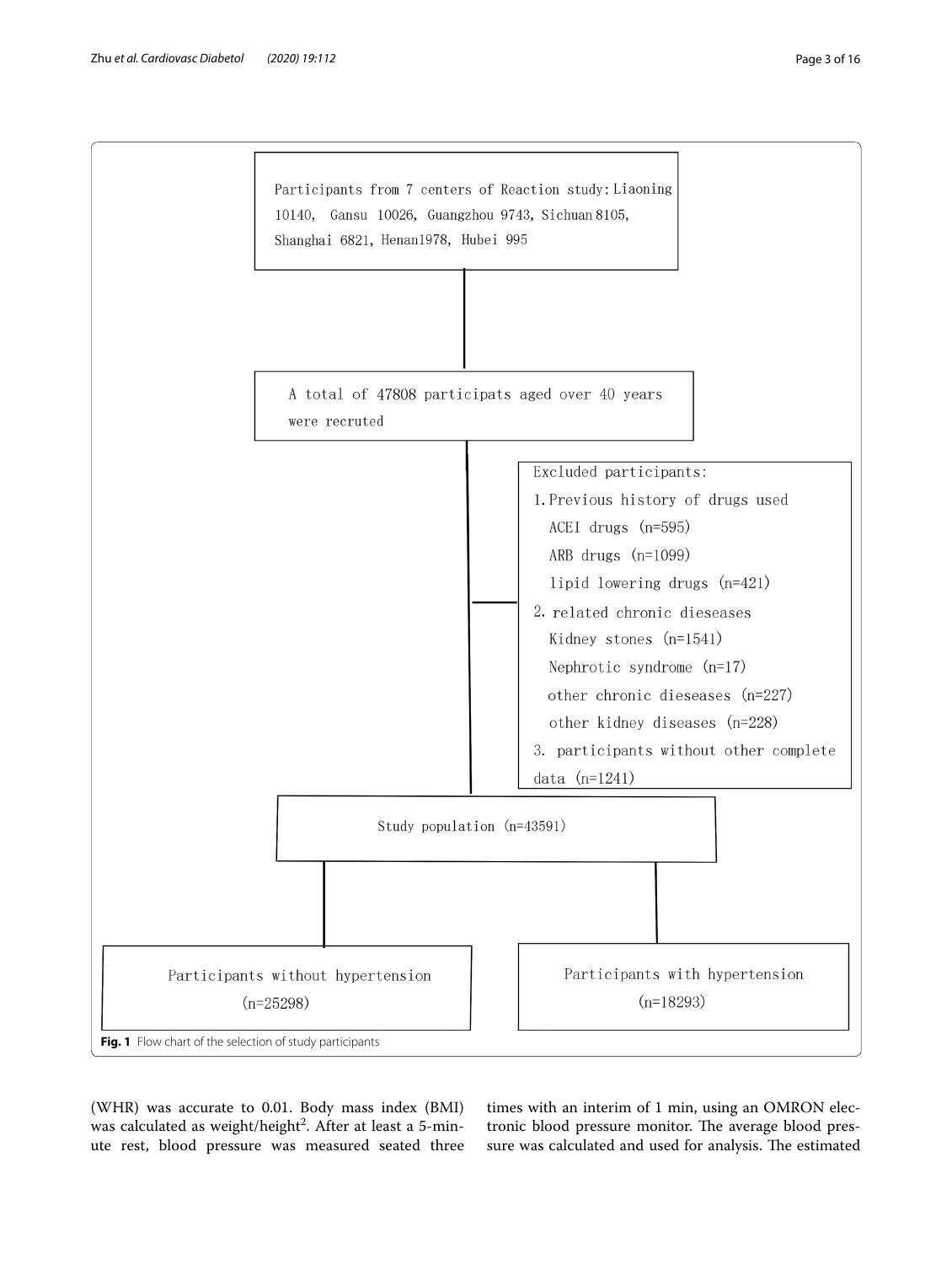glomerular fltration rate (eGFR) was determined by the modified MDRD equation [[30\]](#page-14-14):  $eGFR = 186 \times (serum  
creationine × 0.011) -1.154 × (age)<sup>-0.203</sup> × (0.742 if$  $-1.154 \times (age)^{-0.203} \times (0.742)$ female) × 1.233. TyG  $(mg/dl)^2 = ln$  [FBG  $(mg/dl)$  \* TG (mg/dl)/2].

## **75 g OGTT or standard meal test**

After an overnight fast for at least 12 h, the frst fasting blood samples were obtained for FBG measurement. Standard 75 g glucose solution was given to the individuals without a T2DM history, while standard meals containing 100 g carbohydrates were given to the individuals with a T2DM history. Blood samples for glucose measurement were obtained at 120 min after either 75 g OGTT or standard meal test. FBG and 2 h post-load blood glucose (PBG) were measured by the Hexokinase method on an autoanalyzer.

TG, TC, HDL-C, LDL-C, alanine transferase (ALT), aspartate transferase (AST), serum creatinine (Cr) and gamma-glutamyl transferase (GGT) were measured by chemiluminescence on an autoanalyzer. Glycosylated hemoglobin (HbA1c) was measured by high pressure liquid chromatography.

#### **Defnition of variables**

TyG index was divided into five groups: the  $< 20\%$ group, the 20–39% group, the 40–59% group, the 60–79% group and the  $\geq$  80% group, according to quintile division of the subjects. As the Chinese guideline for the management of dyslipidemia in adults (revised in 2016) [[31\]](#page-14-15) suggests, lipid parameters were categorized as follows: 1. TG: normal: < 1.7 mmol/L, borderline high:  $1.7-2.3$  mmol/L, high:  $\geq 2.3$  mmol/L; 2. TC: normal: < 5.2 mmol/L, borderline high: 5.2–6.2 mmol/L, high:  $\geq 6.2$  mmol/L; 3. HDL-C: low risk:  $\geq 1.0$  mmol/L, high risk: < 1.0 mmol/L; 4. LDL-C: ideal < 2.6 mmol/L, borderline high:  $3.4-4.1$  mmol/, high:  $\geq 4.1$  mmol/L. According to the WHO guidelines, T2DM was defned as FBG  $\geq$  7.0 mmol/L, or PBG  $\geq$  11.1 mmol/L, or a selfreported history of T2DM. HbA1c was divided into two groups according to the American Diabetes Association [\[32](#page-14-16)] and the World Health Organization [[33](#page-14-17)]: normal: <  $6.5\%$  and high  $\geq 6.5\%$ . HTN was defined as systolic blood pressure  $(SBP) \ge 140$  mmHg or diastolic blood pressure (DBP)  $\geq$  90 mmHg, or diagnosed as hypertension by clinicians and meanwhile undergoing antihypertensive-medication therapy. The subjects who were once diagnosed as hypertension but present status could not meet diagnostic criteria were treated as normotensive in present study. Participants were divided into three groups according to their smoking frequency: no: never or have already quit smoking; occasional: smoking less than once a week or less than 7 cigarettes weekly; frequently: smoking one or more cigarettes daily for at least a half year. Similarly, participants were divided into three groups according to their alcohol intake frequency: no: never or have already quit drinking; occasional: drinking less than once a week; frequently: drinking more than once a week for at least a half year. Stroke, including all subtypes, was determined according to a subject's self-report, including a history of language or physical dysfunction lasting over 24 h and ischemic or hemorrhagic stroke by imageological diagnosis. CHD events were defned as any self-report history of hospital-admitted myocardial infarction or angina, or coronary revascularization. CVDs were also screened according to a subject's selfreport, including history of CHD, stroke, or myocardial infarction.

## **Statistical analysis**

Empower(R) [\(www.empowerstats.com](http://www.empowerstats.com), X&Y Solutions Inc., Boston, MA) and R (<http://www.Rproject.org>) were employed to perform the statistical analyses. The odds ratio (OR) and the 95% confdence intervals (CI) were calculated. P values < 0.05 (2-sided) were considered to indicate statistical signifcance.

Variables were presented as mean $\pm$ standard deviation (SD), if normal distribution. And if they were not, they were presented as median  $(Q1-Q3)$ , or n  $(\%)$ . The diferences between continuous variables were compared using the Kruskal–Wallis test. The percentage diference between groups was compared using the  $\chi^2$  test. Three multivariate logistic regression models were built to identify the associations between TyG vs. lipid parameters, PBG, HbA1c and HTN. Model 0 was not adjusted for any confounding factors, while Model 1 was adjusted for age and sex. Model 2 was further adjusted for age; center; sex; history of CVDs; history of T2DM; hypoglycemic drugs; SBP; DBP; BMI; ALT; AST; WHR; eGFR; smoking habits and drinking habits. Stratifed analyses were conducted by the diferent level of age  $(G1: < 55, G2: 55–65, G3: \geq 65)$ , BMI (underweight: <18.5  $\text{kg/m}^2$ ; normal weight: 18.5–24  $\text{kg/m}^2$ ; overweight: 24–28 kg/m<sup>2</sup>, obesity: BMI of  $\geq$  28 kg/m<sup>2</sup>, according to Cooperative Meta-analysis Group of China Obesity Task Force report  $[34]$  $[34]$ ) and eGFR  $(G1: < 90 \text{ mL}$ /  $(\text{min-1.73 m}^2), \text{G2:} \geq 90 \text{ mL} / (\text{min-1.73 m}^2), \text{ according to}$ KDIGO [\[35\]](#page-14-19)). Subjects were stratifed into subgroups to separately explore the relevant underlying factors which might afect the relationship between the TyG index and HTN. Meanwhile, potential interactions of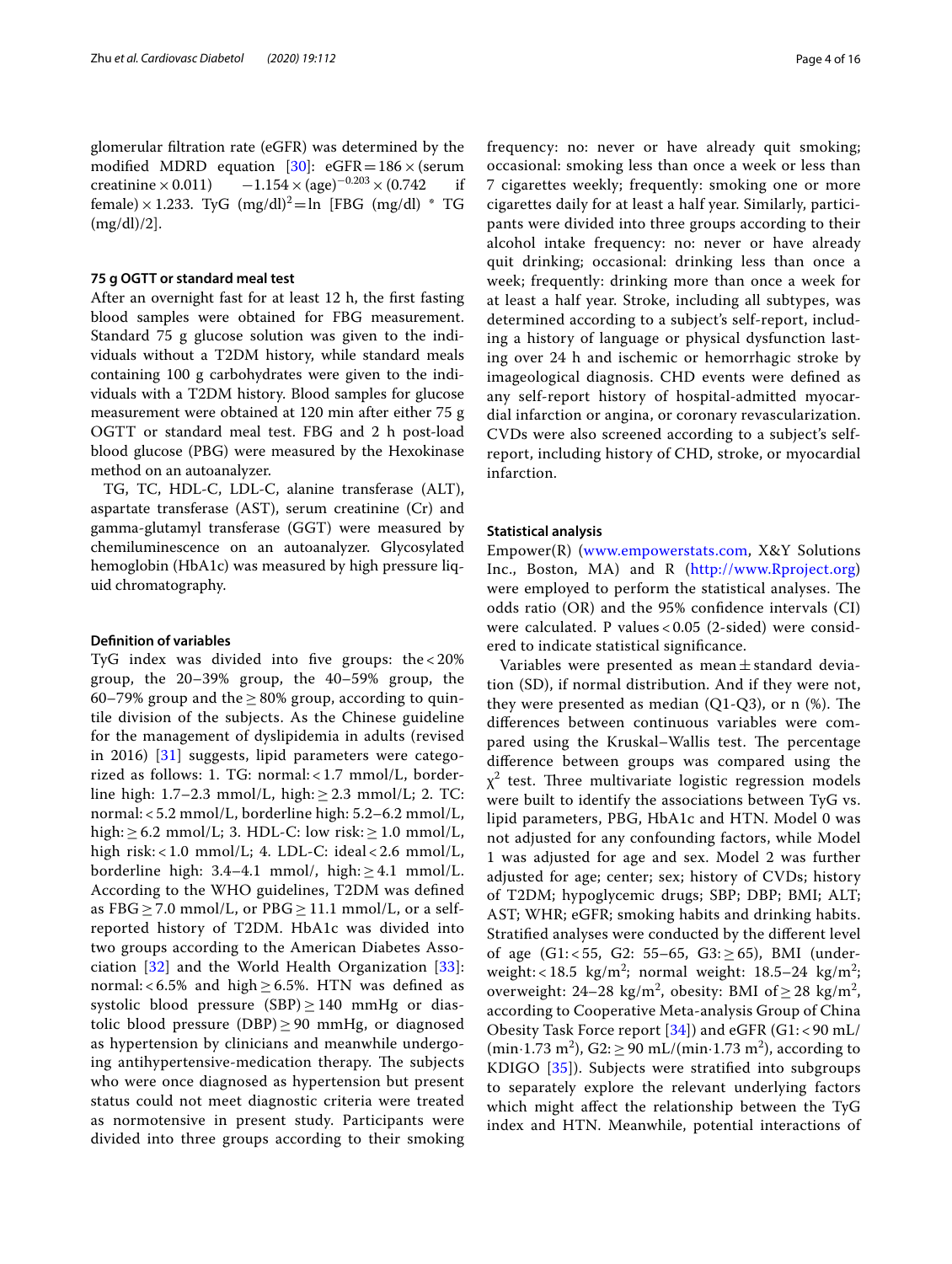the TyG index and strata variables were assessed in the logistical regression analysis.

## **Results**

## **Characteristics of study population by HTN**

The study included  $43,591$  $43,591$  participants (Table 1), of whom 18,293 (40.5%) had HTN. Compared to nonhypertensive participants, the hypertensive ones were older, possessed a larger BMI, were less frequent smokers,

## <span id="page-4-0"></span>**Table 1 Characteristics of study population by HTN**

less frequent drinkers, had a higher mean SBP and DBP, a higher heart rate, a less favorable metabolic profle (FBG, PBG, HbA1c, AST, ALT, GGT, TC, TG), lower levels of eGFR, and a higher frequency of CVDs and T2DM.

## **Association of the TyG index, glycemic, lipid parameters with HTN**

Multiple logistic regression models that consider separately each index and their individual components as

|                                             | <b>No HTN</b>          | <b>HTN</b>             | P value |
|---------------------------------------------|------------------------|------------------------|---------|
| Ν                                           | 25,298                 | 18,293                 |         |
| Age, years                                  | 55.41 (50.05-60.73)    | 60.89 (55.38-68.15)    | < 0.001 |
| BMI, kg/m <sup>2</sup>                      | 23.46 (21.47-25.67)    | 25.33 (23.23-27.64)    | < 0.001 |
| SBP, mmHq                                   | 121.00 (112.00-130.00) | 149.00 (140.00-162.00) | < 0.001 |
| DBP, mmHq                                   | 73.00 (68.00-79.00)    | 85.00 (77.00-92.00)    | < 0.001 |
| ΗR                                          | 78.00 (71.00-86.00)    | 79.00 (72.00-88.00)    | < 0.001 |
| FBG, mmol/L                                 | 5.40 (5.02-5.91)       | 5.77 (5.29 - 6.58)     | < 0.001 |
| PBG, mmol/L                                 | $7.00(5.81 - 8.84)$    | $8.29(6.60 - 11.24)$   | < 0.001 |
| HbA1c, %                                    | $5.80(5.60 - 6.20)$    | $6.00(5.70 - 6.50)$    | < 0.001 |
| ALT, U/L                                    | 14.00 (10.00-20.00)    | 16.00 (12.00-22.00)    | < 0.001 |
| AST, U/L                                    | 20.00 (16.00-24.00)    | 21.00 (17.00-25.00)    | < 0.001 |
| GGT, U/L                                    | 19.00 (14.00-28.00)    | 23.00 (16.00-35.00)    | < 0.001 |
| TG, mmol/L                                  | $1.24(0.90 - 1.79)$    | $1.52(1.08 - 2.17)$    | < 0.001 |
| TC, mmol/L                                  | $4.93(4.21 - 5.68)$    | $5.14(4.38 - 5.88)$    | < 0.001 |
| LDL-C, mmol/L                               | $2.84(2.28 - 3.45)$    | $2.99(2.40 - 3.61)$    | < 0.001 |
| HDL-C, mmol/L                               | $1.31(1.09 - 1.55)$    | $1.25(1.06 - 1.47)$    | < 0.001 |
| eGFR, mL/(min $\cdot$ 1.73 m <sup>2</sup> ) | 96.85 (93.10-100.56)   | 92.98 (88.31-96.85)    | < 0.001 |
| Sex, (%)                                    |                        |                        | < 0.001 |
| Male                                        | 6918 (27.35%)          | 6201 (33.90%)          |         |
| Female                                      | 18,380 (72.65%)        | 12,092 (66.10%)        |         |
| Drinking, (%)                               |                        |                        | < 0.001 |
| Never                                       | 18,643 (73.69%)        | 14,023 (76.66%)        |         |
| Occasional                                  | 5278 (20.86%)          | 2883 (15.76%)          |         |
| Frequently                                  | 1377 (5.44%)           | 1387 (7.58%)           |         |
| Smoking, (%)                                |                        |                        | < 0.001 |
| Never                                       | 21,443 (84.76%)        | 15,779 (86.26%)        |         |
| Occasional                                  | 862 (3.41%)            | 495 (2.71%)            |         |
| Frequently                                  | 2993 (11.83%)          | 2019 (11.04%)          |         |
| CVDs, (%)                                   |                        |                        | < 0.001 |
| Yes                                         | 681 (2.69%)            | 1690 (9.24%)           |         |
| No                                          | 24,617 (97.31%)        | 16,603 (90.76%)        |         |
| T2DM, (%)                                   |                        |                        | < 0.001 |
| No                                          | 22,723 (89.82%)        | 14,226 (77.77%)        |         |
| Yes                                         | 2575 (10.18%)          | 4067 (22.23%)          |         |

ata were mean $\pm$ SD or median (IQR) for skewed variables or numbers (proportions) for categorical variables

*HTN* hypertension, *BMI* body mass index, *SBP* systolic blood pressure, *DBP* diastolic blood pressure, *HR* heart rate, *FBG* fasting plasma glucose, *PBG* 2 h post-load blood glucose, *HbA1c* glycosylated hemoglobin, *ALT* alanine transferase, *AST* aspartate transferase, *GGT* gamma-glutamyl transferase, *TG* triglyceride, *TC* high cholesterol, *LDL*-*C* low-density lipoprotein cholesterol, *HDL*-*C* high-density lipoprotein cholesterol, *eGFR* estimated glomerular fltration rate, *CVD* cardiovascular disease, *T2DM* type 2 diabetes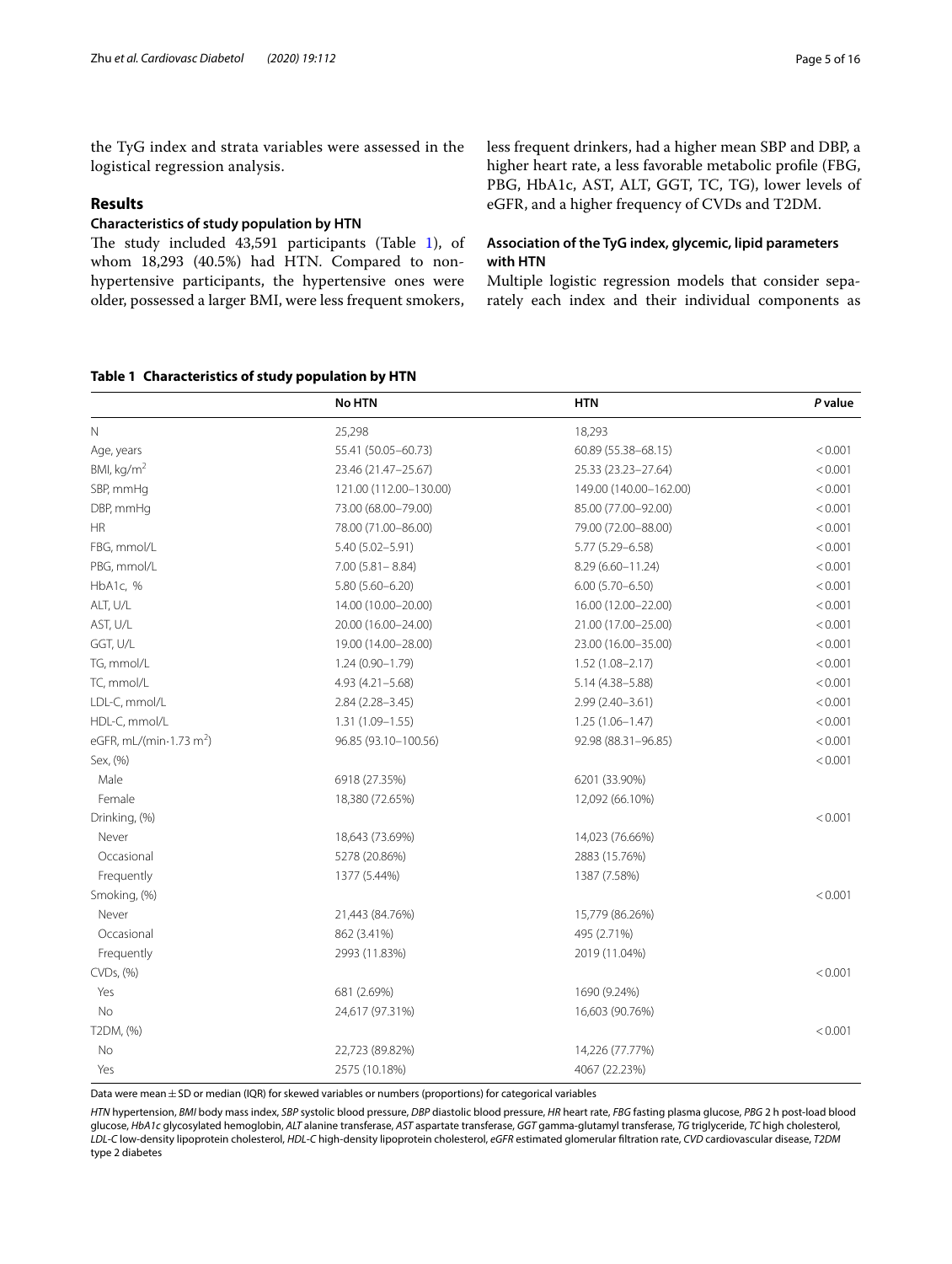| Variable            | Non-adjusted      |          | Adjust I          |          | Adjust II         |          |
|---------------------|-------------------|----------|-------------------|----------|-------------------|----------|
|                     | OR (95% CI)       | P-value  | OR (95% CI)       | P-value  | OR (95% CI)       | P-value  |
| TG, mmol/L          |                   |          |                   |          |                   |          |
| < 1.7               | 1.0               |          | 1.0               |          | 1.0               |          |
| $\geq 1.7, < 2.3$   | 1.72 (1.63, 1.81) | < 0.0001 | 1.63 (1.55, 1.72) | < 0.0001 | 1.25 (1.13, 1.38) | < 0.0001 |
| $\geq$ 2.3          | 1.99 (1.89, 2.10) | < 0.0001 | 2.01 (1.91, 2.12) | < 0.0001 | 1.19(1.07, 1.31)  | 0.0007   |
| TC, mmol/L          |                   |          |                   |          |                   |          |
| < 5.2               | 1.0               |          | 1.0               |          | 1.0               |          |
| $\geq$ 5.2, < 6.2   | 1.28 (1.23, 1.34) | < 0.0001 | 1.25(1.19, 1.31)  | < 0.0001 | 0.94(0.86, 1.02)  | 0.1432   |
| $\geq 6.2$          | 1.46 (1.39, 1.55) | < 0.0001 | 1.39 (1.31, 1.48) | < 0.0001 | 0.90(0.81, 1.01)  | 0.0620   |
| HDL-C, mmol/L       |                   |          |                   |          |                   |          |
| $\geq 1$            | 1.0               |          | 1.0               |          | 1.0               |          |
| <1                  | 1.18(1.13, 1.25)  | < 0.0001 | 1.15 (1.09, 1.22) | < 0.0001 | 1.28 (1.15, 1.42) | < 0.0001 |
| LDL-C, mmol/L       |                   |          |                   |          |                   |          |
| < 3.4               | 1.0               |          | 1.0               |          | 1.0               |          |
| $\geq$ 3.4, < 4.1   | 1.31 (1.25, 1.37) | < 0.0001 | 1.24(1.18, 1.31)  | < 0.0001 | 1.00 (0.91, 1.09) | 0.9455   |
| $\geq 4.1$          | 1.48 (1.39, 1.57) | < 0.0001 | 1.39 (1.30, 1.48) | < 0.0001 | 1.02 (0.90, 1.15) | 0.7711   |
| TYG in transform Q5 |                   |          |                   |          |                   |          |
| Q1                  | 1.0               |          | 1.0               |          | 1.0               |          |
| Q2                  | 1.54 (1.44, 1.64) | < 0.0001 | 1.41(1.31, 1.51)  | < 0.0001 | 1.06 (0.94, 1.20) | 0.3362   |
| Q3                  | 2.02 (1.89, 2.15) | < 0.0001 | 1.76 (1.64, 1.88) | < 0.0001 | 1.10 (0.98, 1.24) | 0.1173   |
| Q4                  | 2.80 (2.62, 2.98) | < 0.0001 | 2.36 (2.21, 2.53) | < 0.0001 | 1.33(1.18, 1.51)  | < 0.0001 |
| Q <sub>5</sub>      | 3.79 (3.55, 4.04) | < 0.0001 | 3.32 (3.10, 3.55) | < 0.0001 | 1.26(1.11, 1.44)  | 0.0005   |
| HbA1c, %            |                   |          |                   |          |                   |          |
| < 6.5               | 1.0               |          | 1.0               |          | 1.0               |          |
| $\geq 6.5$          | 2.19 (2.08, 2.30) | < 0.0001 | 1.76 (1.67, 1.85) | < 0.0001 | 0.96(0.84, 1.10)  | 0.5782   |
| PBG, mmol/L         |                   |          |                   |          |                   |          |
| < 11.1              | 1.0               |          | 1.0               |          | 1.0               |          |
| $\geq$ 11.1         | 2.40 (2.28, 2.52) | < 0.0001 | 1.94 (1.84, 2.04) | < 0.0001 | 1.11 (0.96, 1.27) | 0.1535   |

<span id="page-5-0"></span>

Model 0: Adjusted for no confounding factors

Model 1: Adjusted for age and gender

Model 2: age; center; sex; history of CVDs; history of T2DM; hypoglycemic drugs; SBP; DBP; BMI; ALT; AST; WHR; eGFR; smoking habits; drinking habits

predictors of HTN were constructed. Table [2](#page-5-0) shows OR and 95% CI of HTN with the groups of TG, TC, HDL-C, LDL-C, TyG quintiles, HbA1c and PBG in the total population within three diferent models. As seen in Table [2](#page-5-0), every index is signifcantly associated with HTN in the non-adjusted model. However, after further adjustments in Model II, only the fourth and ffth quintiles of TyG (fourth quintile: OR 1.33, 95% CI 1.18–1.51, p<0.0001; fifth quintile: OR 1.26, 95% CI 1.11–1.44,  $p = 0.0005$ ), HDL-C $\geq$ 1 mmol/L (OR 1.28, 95% CI 1.15–1.42, P=0.0005),  $TG \ge 1.7$  mmol/L  $(1.7 \le TG < 2.3$  mmol/L: OR 1.25, 95% CI 1.13–1.38, P<0.0001; TG≥2.3 mmol/L: OR 1.19, 95% CI 1.07-1.31,  $P = 0.0007$ ) and PBG (OR 1.02, 95% CI 1.00–1.03, p=0.0117) remained signifcantly associated with HTN, whereas TC, HDL-C, LDL-C, HbA1c were not. The above results are displayed as a color-coded figure shown in Fig. [2.](#page-6-0) The association between hypertension and continuous values of the TyG index, glycemic, lipid parameters is shown in Additional File [1](#page-13-11) Table S1, which was consistent to the finding delivered by categorical values. No efect of interaction between FBG and TG was observed after adjustment as shown in Additional fle Table S2.

Table [3](#page-7-0) shows similar results in subjects separated into men and women: (1) male: third and fourth quintiles of TyG (third quintile: OR 1.27, 95% CI 1.02–1.59, p=0.0309; fourth quintile: OR 1.39, 95% CI 1.11–1.74, p=0.0042), HDL-C (OR 1.36, 95% CI 1.16–1.58, p<0.0001) and TG > 1.7 mmol/L (1.7≤TG<2.3 mmol/L: OR 1.22, 95% CI 1.02–1.47,  $p=0.0336$ ) are all associated with HTN. To be noted, a slight negative association between HbA1c and HTN was revealed in the male population (OR 0.76, 95% CI 0.59–0.97,  $p=0.0292$ ). (2) female: fourth and fifth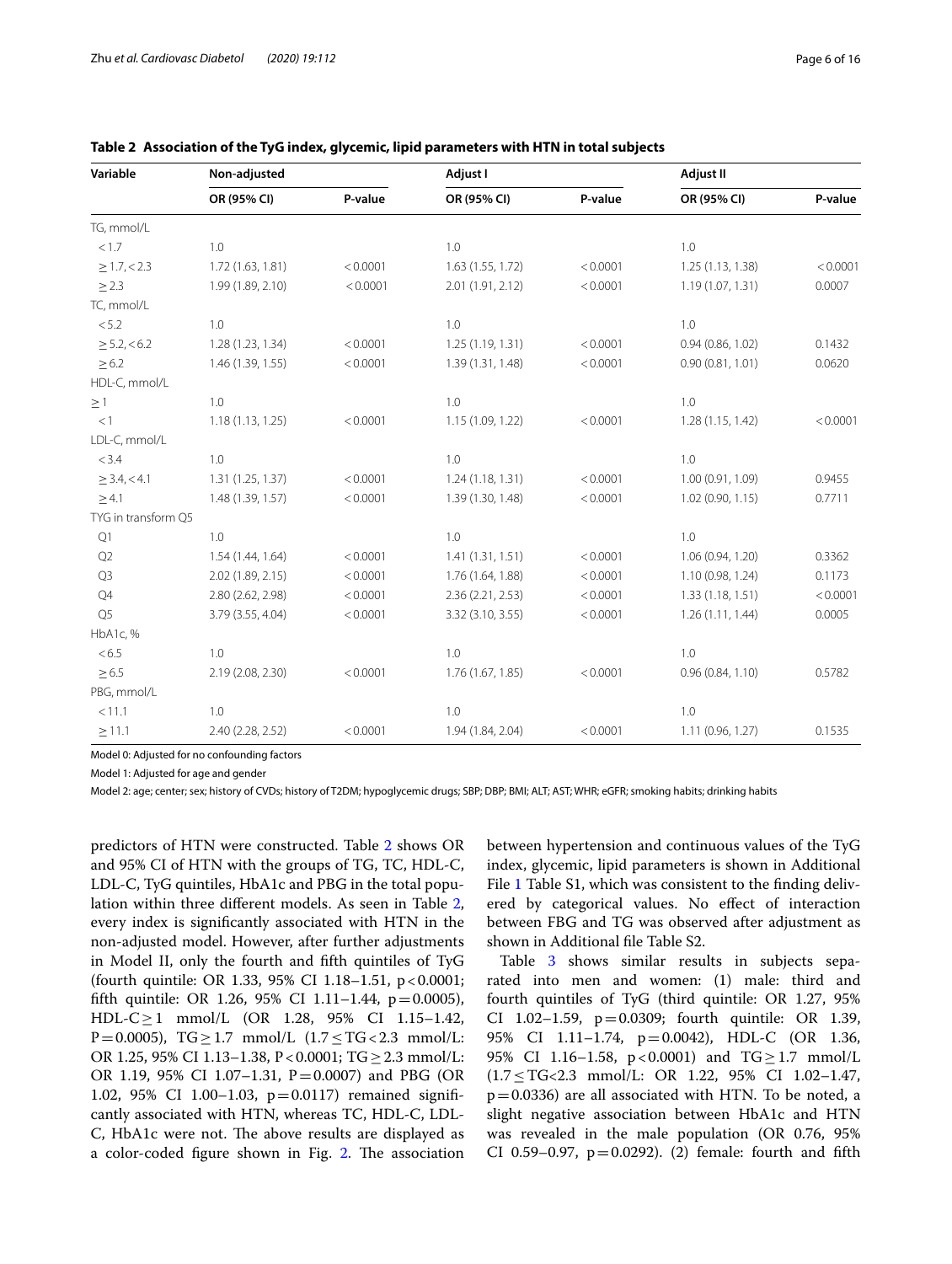

**Association of PBG with HTN in total subjects**



<span id="page-6-0"></span>Fig. 2 Association of the TyG index, glycemic, lipid parameters with HTN in total subjects in Model II (adjusted for age; center; history of CVDs; history of T2DM; hypoglycemic drugs; SBP; DBP; BMI; ALT; AST; WHR; eGFR; smoking habits; drinking habits. P<0.05\*)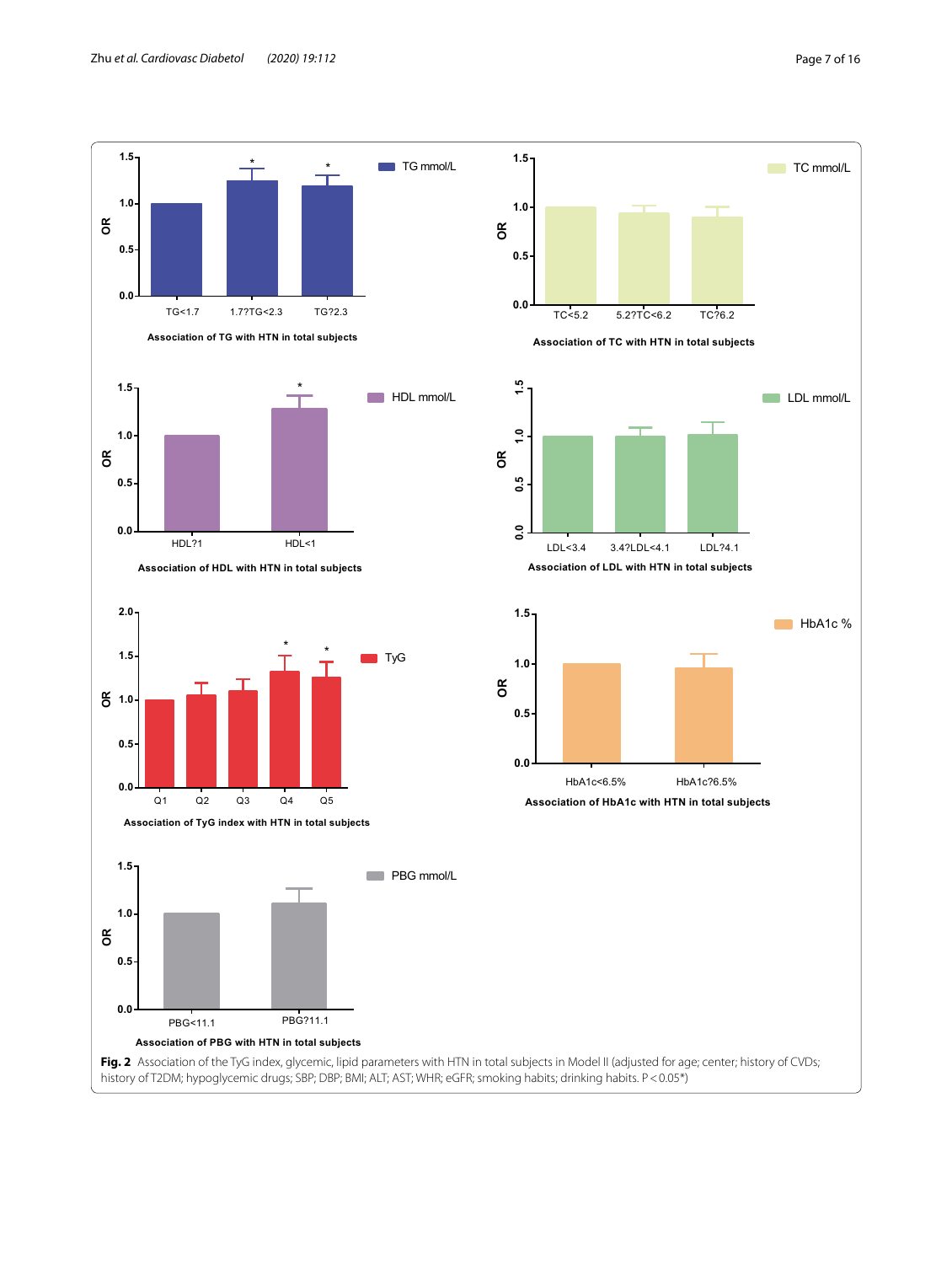<span id="page-7-0"></span>

| Table 3 Association of the TyG index, glycemic, lipid |  |  |  |
|-------------------------------------------------------|--|--|--|
| parameters with HTN by sex in Model 2                 |  |  |  |

| Variable            | Male              |          | <b>Female</b>     |         |
|---------------------|-------------------|----------|-------------------|---------|
|                     | OR (95% CI)       | P-value  | OR (95% CI)       | P-value |
| TG, mmol/L          |                   |          |                   |         |
| < 1.7               | 1.0               |          | 1.0               |         |
| $\geq 1.7, < 2.3$   | 1.22 (1.02, 1.47) | 0.0336   | 1.24(1.10, 1.40)  | 0.0003  |
| $\geq$ 2.3          | 1.14 (0.96, 1.36) | 0.1377   | 1.18 (1.04, 1.33) | 0.0098  |
| TC, mmol/L          |                   |          |                   |         |
| < 5.2               | 1.0               |          | 1.0               |         |
| $\geq$ 5.2, < 6.2   | 0.89(0.76, 1.04)  | 0.1454   | 0.95(0.86, 1.06)  | 0.3689  |
| $\geq 6.2$          | 0.98(0.78, 1.24)  | 0.8749   | 0.87(0.77, 0.99)  | 0.0289  |
| HDL-C, mmol/L       |                   |          |                   |         |
| $\geq$ 1            | 1.0               |          | 1.0               |         |
| <1                  | 1.36(1.16, 1.58)  | < 0.0001 | 1.20 (1.04, 1.39) | 0.0128  |
| LDL-C, mmol/L       |                   |          |                   |         |
| < 3.4               | 1.0               |          | 1.0               |         |
| $\geq$ 3.4, < 4.1   | 0.99(0.83, 1.18)  | 0.9088   | 1.00(0.89, 1.11)  | 0.9433  |
| $\geq 4.1$          | 1.15(0.89, 1.48)  | 0.2941   | 0.97(0.84, 1.11)  | 0.6651  |
| TYG In transform Q5 |                   |          |                   |         |
| Q1                  | 1.0               |          | 1.0               |         |
| Q <sub>2</sub>      | 1.05(0.85, 1.32)  | 0.6358   | 1.05(0.91, 1.22)  | 0.4763  |
| Q <sub>3</sub>      | 1.27 (1.02, 1.59) | 0.0309   | 1.01(0.88, 1.17)  | 0.8498  |
| Q4                  | 1.39 (1.11, 1.74) | 0.0042   | 1.28 (1.11, 1.49) | 0.0010  |
| Q <sub>5</sub>      | 1.19(0.95, 1.51)  | 0.1376   | 1.25(1.07, 1.47)  | 0.0057  |
| HbA1c, %            |                   |          |                   |         |
| < 6.5               | 1.0               |          | 1.0               |         |
| $\geq 6.5$          | 0.76(0.59, 0.97)  | 0.0292   | 1.05(0.89, 1.24)  | 0.5480  |
| PBG, mmol/L         |                   |          |                   |         |
| < 11.1              | 1.0               |          | 1.0               |         |
| $\geq$ 11.1         | 0.97(0.77, 1.22)  | 0.7897   | 1.17 (0.98, 1.40) | 0.0798  |

Model 2: Adjusted for age; center; history of CVDs; history of T2DM; hypoglycemic drugs; SBP; DBP; BMI; ALT; AST; WHR; eGFR; smoking habits; drinking habits

quintiles of TyG (fourth quintile: OR 1.28, 95% CI 1.11– 1.49, p=0.0010; ffth quintile: OR 1.25, 95% CI 1.07– 1.47, p=0.0057), HDL-C (OR 1.20, 95% CI 1.04–1.39, p<0.0001), TG≥1.7 mmol/L (1.7≤TG<2.3: OR 1.24, 95% CI 1.10–1.40, p=0.0003; TG  $\geq$  2.3 mmol/L: OR 1.18, 95% CI 1.04–1.33, p=0.0098) and PBG (OR 1.03, 95% CI 1.01–1.05,  $p=0.0023$ ) are associated with HTN. The above results are displayed as a color-coded fgure shown in Fig. [3](#page-8-0).

## **Associations between the TyG index and HTN in individuals with LDL-C<2.6 mmol/L or HDL-C>1.0 mmol/L**

As the Chinese guideline for the management of dyslipidemia in adults (revised in 2016) [[31](#page-14-15)] suggests, the population was categorized into two groups, LDL-C<2.6 mmol/L (ideal value) and HDL-C > 1.0 mmol/L (low risk value). As Table [4](#page-9-0) shows, high TyG levels (the fourth and ffth quantile) were still signifcantly associated with HTN even when LDL-C or HDL-C was well-controlled (When LDL-C was wellcontrolled: the forth quintile of TyG: OR 1.26, 95% CI 1.10–1.44,  $p = 0.0026$ ; the fifth quintile of TyG: OR 1.24, 95% CI 1.07–1.44, p=0.0080. When HDL-C was wellcontrolled: the forth quintile of TyG: OR 1.28, 95% CI 1.09–1.50, p=0.0007; the ffth quintile of TyG: OR 1.27, 95% CI 1.06–1.51, p=0.0026). Moreover, medium and high TG levels  $(\geq 1.7 \text{ mmol/L})$  as well as high HDL-C levels  $(>1$  mmol/L) also remained associated with HTN when LDL-C or HDL-C was well-controlled. The associations were not statistically signifcant in PBG, HbA1c or other lipid parameters.

## **Associations between the TyG index and HTN for stratifed subgroups of age, BMI and eGFR**

Stratifed analyses were conducted in the diferent subgroups to further validate the abovementioned results, shown in Table [5.](#page-10-0) The present study suggested that compared with participants with lower TyG levels, subjects with higher TyG levels (the fourth and ffth quintile) were more closely associated with HTN in the older age ( $\geq$  55 years), higher level of BMI ( $\geq$  24 kg/m<sup>2</sup>) and both eGFR subgroups. To be noted, these associations were most signifcant in the subjects that were both in the subgroup of the forth quintile of TyG and the subgroup of oldest age ( $\geq 65$  years) (OR 1.67, 95% CI 1.30– 2.14, p<0.0001), obesity  $(BMI \ge 28 \text{ kg/m}^2)$  (OR 1.85, 95% CI 1.29–2.66, p=0.0009) or lower eGFR (<90 mL/  $(\text{min-1.73 m}^2)$  (OR 1.72, 95% CI 1.33–2.21, p < 0.0001).

Our study also shows that people with borderline high TG levels  $(>1.7, < 2.3 \text{ mmol/L})$  were associated with HTN either in all age subgroups, normal and overweight subgroups ( $\text{BMI} \geq 18.5 \text{ kg/m}^2, < 28 \text{ kg/m}^2$ ) or both eGFR subgroups. Meanwhile, people with high TG levels  $(\geq 2.3 \text{ mmol/L})$  were associated with HTN either in the medium age  $(≥ 55, < 65$  years) subgroup, overweight and obesity subgroups  $(BMI \geq 28 \text{ kg/m}^2)$  or both eGFR subgroups. People with lower HDL-C levels  $( $1 \text{ mmol/L}$ )$ were associated with HTN either in younger and medium age subgroups  $( $65$  years), normal and over$ weight subgroups (BMI $\geq$  18.5 kg/m<sup>2</sup>, < 28 kg/m<sup>2</sup>) or the higher eGFR ( $\geq$  90 mL/(min·1.73 m<sup>2</sup>)) subgroup. The TC  $(\geq 6.2 \text{ mmol/L})$  subgroup was associated with HTN only in the medium age subgroup ( $\geq 55, < 65$  years) or with the higher eGFR ( $\geq$  90 mL/(min·1.73 m<sup>2</sup>)) subgroup. A slight association between PBG and HTN was observed only in medium age, overweight and higher eGFR subgroups. However, no apparent association was observed in HbA1c stratified subgroups. The interaction between TG and BMI ( $p=0.0339$ ) and between HDL-C and age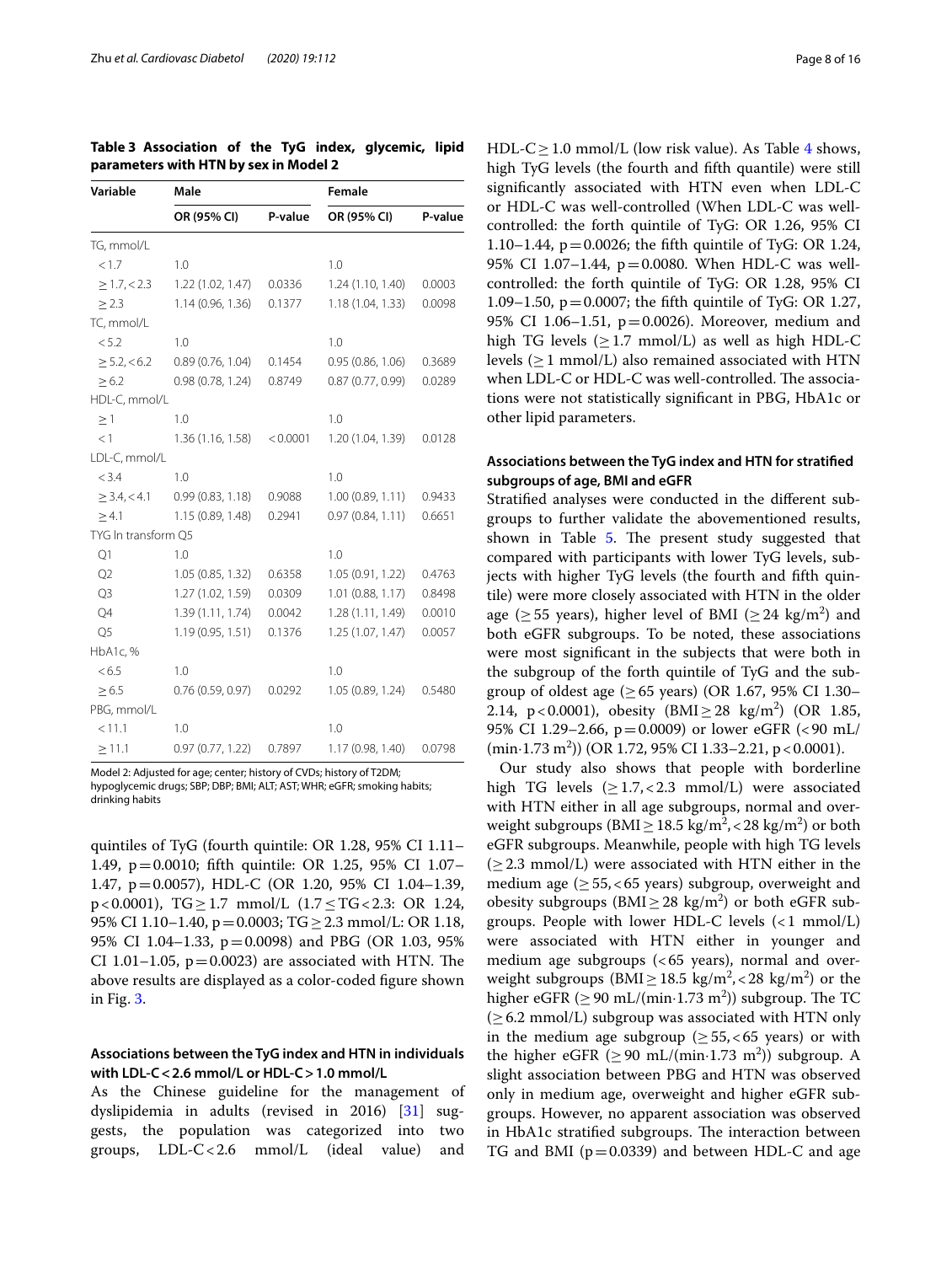<span id="page-8-0"></span>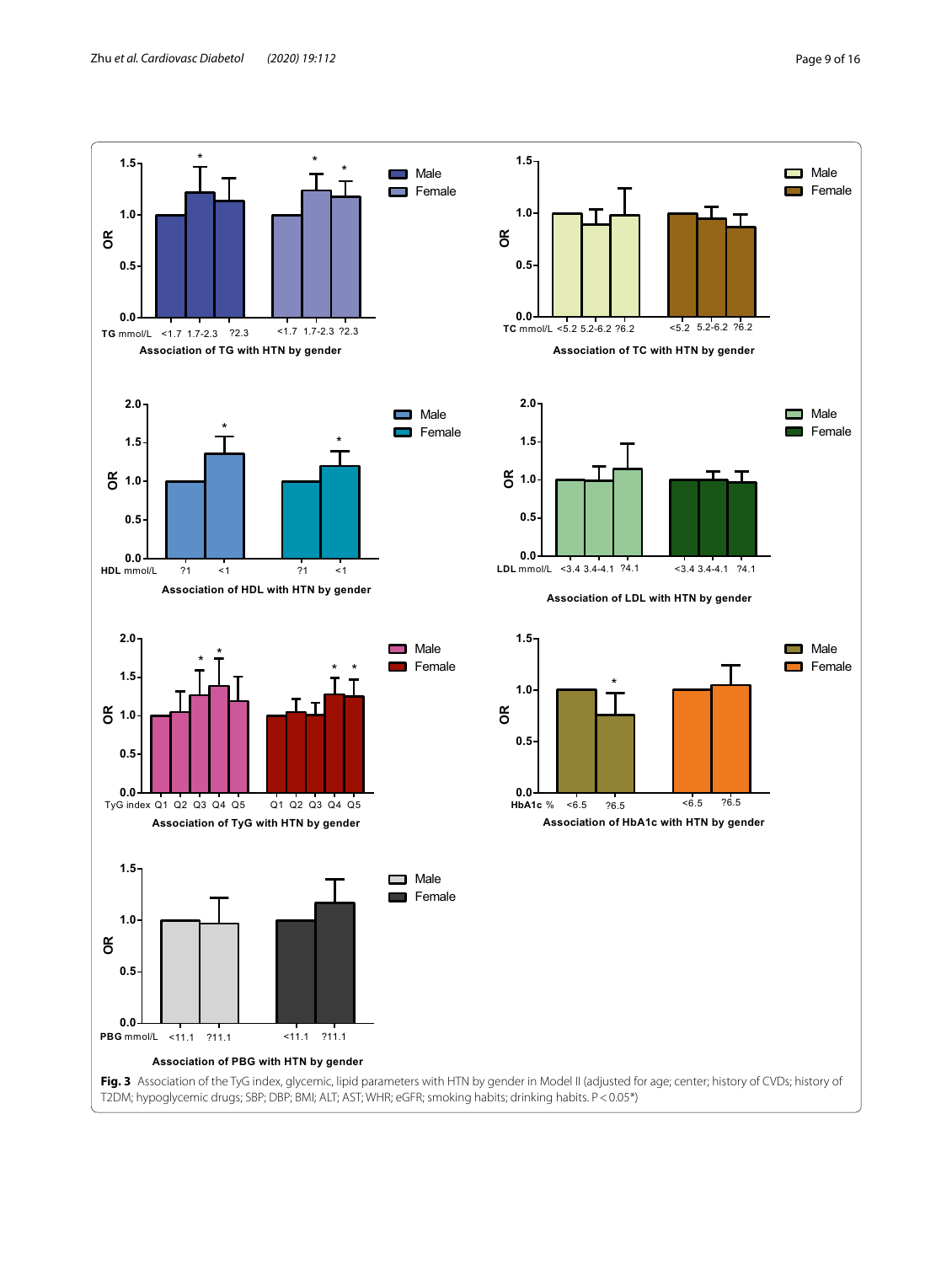| Variable            | $HDL-C > 1.0$ mmol/L |         | $LDL-C < 2.6$ mmol/L |         |
|---------------------|----------------------|---------|----------------------|---------|
|                     | OR (95% CI)          | P-value | OR (95% CI)          | P-value |
| TG, mmol/L          |                      |         |                      |         |
| < 1.7               | 1.0                  |         | 1.0                  |         |
| $\geq 1.7, < 2.3$   | 1.24 (1.11, 1.39)    | 0.0001  | 1.19 (1.06, 1.34)    | 0.0040  |
| $\geq$ 2.3          | 1.19(1.05, 1.33)     | 0.0048  | 1.12 (0.99, 1.28)    | 0.0772  |
| TC, mmol/L          |                      |         |                      |         |
| < 5.2               | 1.0                  |         | 1.0                  |         |
| $\geq$ 5.2, < 6.2   | 0.97(0.88, 1.06)     | 0.4546  | 0.99(0.89, 1.10)     | 0.8933  |
| $\geq 6.2$          | 0.94(0.83, 1.05)     | 0.2736  | 0.96(0.85, 1.09)     | 0.5788  |
| HDL-C, mmol/L       |                      |         |                      |         |
| $\geq$ 1            |                      |         | 1.0                  |         |
| <1                  |                      |         | 1.26(1.05, 1.50)     | 0.0125  |
| LDL-C, mmol/L       |                      |         |                      |         |
| < 3.4               | 1.0                  |         |                      |         |
| $\geq$ 3.4, < 4.1   | 1.00 (0.90, 1.11)    | 0.9993  |                      |         |
| $\geq 4.1$          | 1.04(0.92, 1.18)     | 0.5327  |                      |         |
| TYG In transform Q5 |                      |         |                      |         |
| Q1                  | 1.0                  |         | 1.0                  |         |
| Q2                  | 1.03 (0.90, 1.17)    | 0.6633  | 1.09 (0.93, 1.29)    | 0.2728  |
| Q3                  | 1.05 (0.92, 1.20)    | 0.4438  | 1.12(0.95, 1.31)     | 0.1734  |
| Q4                  | 1.26(1.10, 1.44)     | 0.0007  | 1.28 (1.09, 1.50)    | 0.0026  |
| Q <sub>5</sub>      | 1.24(1.07, 1.44)     | 0.0042  | 1.27(1.06, 1.51)     | 0.0080  |
| HbA1c, %            |                      |         |                      |         |
| < 6.5               | 1.0                  |         | 1.0                  |         |
| $\geq 6.5$          | 1.01(0.87, 1.18)     | 0.8694  | 0.96(0.78, 1.20)     | 0.7372  |
| PBG, mmol/L         |                      |         |                      |         |
| < 11.1              | 1.0                  |         | 1.0                  |         |
| $\geq$ 11.1         | 1.13 (0.97, 1.31)    | 0.1196  | 1.22 (0.98, 1.50)    | 0.0690  |

<span id="page-9-0"></span>**Table 4 Associations between the TyG index and HTN in people with LDL-C<2.6 mmol/L or HDL-C>1.0 mmol/L**

Adjusted for age; center; sex; history of CVDs; history of T2DM; hypoglycemic drugs; SBP; DBP; BMI; ALT; AST; WHR; eGFR; smoking habits; drinking habits

 $(p=0.0368)$  was significant after adjusting for potential confounders, indicating there would be excess risk due to the additive interaction. When comparing the OR of TyG, lipid and glycemic parameters, the OR of TyG stands out the most, indicating that TyG can be a better discriminator of HTN.

## **Discussion**

#### **Main fndings**

As far as we know, this is the frst study to investigate the associations of the TyG index, glycemic, lipid parameters with HTN in a Chinese general population with large sample, multicenter survey. The following are the main findings of this study:  $(1)$  The TyG index is signifcantly associated with HTN and remains signifcant after LDL-C or HDL-C was well-controlled, and

the association of the TyG index with HTN is stronger than lipid or glycemic parameters. (2) HDL-C, TG and PBG are also associated with HTN but are inferior to the TyG index. (3) Further stratifcation shows that people with a larger BMI ( $\geq 24$  kg/m<sup>2</sup>), older age ( $\geq 65$ ) and lower eGFR  $(< 90 \text{ mL/(min} \cdot 1.73 \text{ m}^2))$  have higher risks of HTN when the TyG index is at a high level (in the fourth and fifth quintiles). Therefore the TyG index is a better discriminator for the risk of HTN compared with lipid and glycemic parameters.

#### **Glycemic parameters and HTN**

It was shown in previous studies that patients with CVDs can benefit from better glycemic control [[36](#page-14-20), [37\]](#page-14-21). This research has placed its focus on the average levels and ideal targets of FPG and HbA1c, for the most part. However, this study found only a slight association between HTN and PBG and no apparent association between HTN and HbA1c levels, even in subjects with older age, larger BMI and lower eGFR. Moreover, a slight negative association between HbA1c and HTN was revealed in the male population. There are potential limitations that exist in the assessment of these two glycemic parameters. Although elevated glucose concentration has been treated as a regulable cardiovascular risk factor and a more robust predictor of diabetes than the TyG index [[38\]](#page-14-22), FPG only serves as a less effective predictor of cardiovascular outcomes [[39\]](#page-14-23). HbA1c is recommended as the most reliable parameter in the short-term evaluation of glycemic control, but substantial diferences have been uncovered between HbA1c and average glycemic level. Especially, similar average glycemic levels could yield considerable discrepancies in HbA1c levels because glucose metabolism and hemoglobin glycation rate might vary corresponding among diferent individuals [\[40,](#page-14-24) [41](#page-14-25)].

### **Lipid parameters and HTN**

Dyslipidemia remains as a conventional risk factor for CVD including atherosclerosis, particularly in the general population. Little research has been carried out on the association between lipid parameters and HTN. A 6.4-year follow-up study of 5971 middle-eastern women reported that the predictive value between TG, HDL-C, TG/HDL-C and HTN was most signifcant among several lipid parameters [\[42](#page-14-26)]. Studies on adolescents also reached similar conclusions  $[43-45]$  $[43-45]$  $[43-45]$ . The results of our study, which show an association between TG, HDL-C and HTN, agree with earlier ones. The sex-specific factors, such as hormone levels, might account for the discrepancies between TG and HTN in diferent sexes. Reports are limited about the interaction between BMI and TG or HDL-C and age on blood pressure. It is documented that body weight and height decrease and fat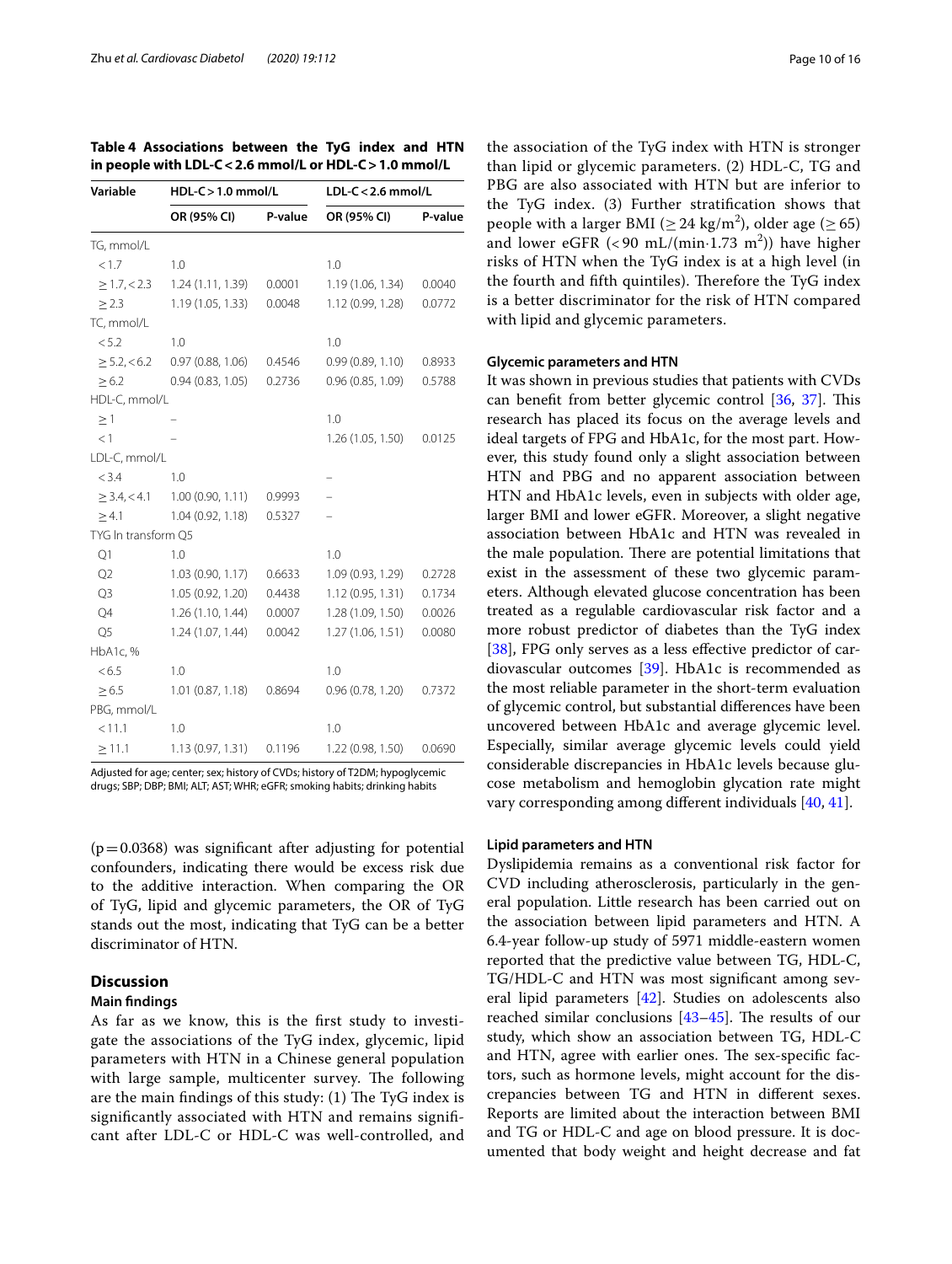|                      | Table 5 Associations of the TyG quintiles with     |                                                              |                                                         |                       |                                                    | HTN for different levels of age, BMI, eGFR                        |                                                            |                                                      |                       |                                                   |                                                             |                      |
|----------------------|----------------------------------------------------|--------------------------------------------------------------|---------------------------------------------------------|-----------------------|----------------------------------------------------|-------------------------------------------------------------------|------------------------------------------------------------|------------------------------------------------------|-----------------------|---------------------------------------------------|-------------------------------------------------------------|----------------------|
| Variable             | $(n = 16,438)$<br>OR (95% CI)<br>AGE<55<br>P-value | $AGE \ge 55, < 65$<br>OR (95% CI)<br>$(n=17,539)$<br>P-value | $ACE \geq 65$<br>OR (95% CI)<br>$(n = 9614)$<br>P-value | for interaction<br>Δ. | CI) P-value<br>$(n = 1281)$<br>BMI<18.5<br>OR (95% | $BNI \ge 18.5, < 24$<br>OR (95% CI)<br>$(n = 19, 129)$<br>P-value | $ SMI  \geq 24, 28$<br>OR (95% CI)<br>(16, 758)<br>P-value | CI) P-value<br>$(n=6423)$<br>$BM \geq 28$<br>OR (95% | for interaction<br>Δ. | OR (95% CI)<br>$(n = 9260)$<br>eGFR<90<br>P-value | $(n=34,331)$<br>OR (95% CI)<br>$e$ GFR $\geq$ 90<br>P-value | for interaction<br>م |
| N of HTN             | 4299                                               | 7764                                                         | 6230                                                    |                       | 259                                                | 5902                                                              | 8137                                                       | 3995                                                 |                       | 6018                                              | 12,275                                                      |                      |
| TC, mmol/l           |                                                    |                                                              |                                                         | 0.4215                |                                                    |                                                                   |                                                            |                                                      | 0.0339                |                                                   |                                                             | 0.2496               |
| $\leq 1.7$           | $\overline{1.0}$                                   | $\overline{1}$ . O                                           | $\overline{1.0}$                                        |                       | $\overline{1.0}$                                   | $\overline{1.0}$                                                  | $\frac{1}{2}$                                              | $\frac{1}{2}$                                        |                       | $\frac{0}{1}$                                     | $\overline{a}$                                              |                      |
| $\geq 1.7, < 2.3$    | 1.23(1.01, 1.48)<br>0.0348                         | 1.16 (1.00, 1.34)<br>0.0470                                  | 1.44(1.18, 1.76)<br>0.0004                              |                       | 1.05 (0.36,<br>0.9323<br>3.03)                     | 1.25 (1.06, 1.48)<br>0.0081                                       | 1.28(1.11, 1.49)<br>0.0009                                 | 1.19 (0.93,<br>0.1660<br>1.51)                       |                       | 1.46 (1.19, 1.79)<br>0.0003                       | 1.19(1.06, 1.34)<br>0.0026                                  |                      |
| $\geq 2.3$           | $1.13(0.93, 1.36)$<br>0.2135                       | 1.21 (1.04, 1.40)<br>0.0111                                  | $1.15(0.93, 1.42)$<br>$0.1872$                          |                       | 0.10(0.01,<br>0.0740<br>1.25)                      | $0.98(0.82, 1.17)$<br>$0.7960$                                    | 1.27 (1.10, 1.46)<br>0.0014                                | 1.36 (1.08,<br>0.0085<br>1.72)                       |                       | $1.24(1.00, 1.54)$<br>$0.0477$                    | 1.17(1.04, 1.31)<br>0.0069                                  |                      |
| TC, mmol/L           |                                                    |                                                              |                                                         | 0.3512                |                                                    |                                                                   |                                                            |                                                      | 0.5601                |                                                   |                                                             | 0.0882               |
| $< 5.2$              | $\overline{a}$                                     | $\frac{1}{2}$                                                | $\overline{a}$                                          |                       | $\frac{1}{2}$                                      | $\frac{1}{2}$                                                     | $\overline{1.0}$                                           | $\frac{1}{2}$                                        |                       | $\frac{1}{2}$                                     | $\overline{a}$                                              |                      |
| $\geq$ 5.2, < 6.2    | 0.90(0.77, 1.05)<br>0.1798                         | 0.98(0.86, 1.11)<br>0.7541                                   | 0.92(0.78, 1.09)<br>0.3530                              |                       | 1.38 (0.69)<br>0.3652<br>2.76)                     | 0.91 (0.79, 1.04)<br>0.1639                                       | 0.94(0.82, 1.07)<br>0.3449                                 | 0.97 (0.78<br>0.7820<br>1.20)                        |                       | 0.88(0.74, 1.05)<br>0.1655                        | 0.96(0.87, 1.06)<br>0.4072                                  |                      |
| $\geq 6.2$           | 0.89 (0.72, 1.10)<br>0.2962                        | 0.85 (0.72, 0.99)<br>0.0405                                  | 1.06(0.85, 1.33)<br>0.6183                              |                       | 0.90 (0.36,<br>0.8169<br>2.21)                     | 0.83 (0.70, 0.98)<br>0.0317                                       | 0.91 (0.77, 1.08)<br>0.2750                                | 1.13 (0.85,<br>0.3892<br>1.51)                       |                       | 1.08 (0.86, 1.36)<br>0.5170                       | 0.86 (0.76, 0.98)<br>0.0197                                 |                      |
| mmol/L<br>HDL-C,     |                                                    |                                                              |                                                         | 0.0368                |                                                    |                                                                   |                                                            |                                                      | 0.8981                |                                                   |                                                             | 0.1921               |
| $\frac{1}{\sqrt{2}}$ | $\overline{a}$                                     | $\frac{1}{2}$                                                | $\overline{a}$                                          |                       | $\frac{1}{2}$                                      | $\frac{0}{1}$                                                     | $\overline{a}$                                             | $\overline{0}$                                       |                       | $\frac{0}{1}$                                     | $\overline{a}$                                              |                      |
| $\overline{\vee}$    | $1.82$ ) < 0.0001<br>1.50 (1.23,                   | 1.34(1.14, 1.57)<br>0.0004                                   | 1.03(0.85, 1.26)<br>0.7484                              |                       | 1.28 (1.06,<br>0.0091<br>1.54                      | $1.48$ ) < 0.0001<br>1.30(1.14,                                   | 1.28 (1.10, 1.49)<br>0.0015                                | 1.25 (0.98,<br>0.0754<br>1.60)                       |                       | 1.15(0.94, 1.41)<br>0.1785                        | $1.52$ ) < 0.0001<br>1.34(1.19)                             |                      |
| mmol/L<br>LDL-C,     |                                                    |                                                              |                                                         | 0.4126                |                                                    |                                                                   |                                                            |                                                      | 0.4256                |                                                   |                                                             | 0.1294               |
| <3.4                 | $\overline{a}$                                     | $\overline{a}$                                               | $\frac{10}{10}$                                         |                       | $\overline{a}$                                     | $\overline{0}$                                                    | $\overline{1.0}$                                           | $\overline{a}$                                       |                       | $\overline{a}$                                    | $\overline{a}$                                              |                      |
| $\geq$ 3.4, < 4.1    | 1.09(0.91, 1.30)<br>0.3674                         | 0.99(0.87, 1.14)<br>0.9010                                   | 0.93(0.76, 1.12)<br>0.4351                              |                       | 1.99 (0.92,<br>0.0798<br>4.30)                     | 0.98(0.85, 1.14)<br>0.8071                                        | 0.96(0.84, 1.11)<br>0.6107                                 | 1.09 (0.86,<br>0.4817<br>1.39)                       |                       | 0.89(0.73, 1.08)<br>0.2271                        | 1.04(0.93, 1.15)<br>0.5173                                  |                      |
| $\geq 4.1$           | 0.97 (0.76, 1.23)<br>0.7791                        | 0.98(0.82, 1.16)<br>0.7966                                   | $1,20(0.93, 1.55)$<br>$0.1623$                          |                       | 1.06(0.34,<br>0.9206<br>3.26)                      | 1.00(0.83, 1.21)<br>0.9911                                        | 0.96 (0.79, 1.15)<br>0.6439                                | 1.27 (0.94,<br>0.1246<br>1.73)                       |                       | 1.17 (0.90, 1.52)<br>0.2487                       | 0.98(0.85, 1.12)<br>0.7628                                  |                      |
| PYG                  |                                                    |                                                              |                                                         | 0.4729                |                                                    |                                                                   |                                                            |                                                      | 0.1052                |                                                   |                                                             | 0.1328               |
| $\overline{O}$       | $\frac{1}{2}$                                      | $\overline{a}$                                               | $\overline{a}$                                          |                       | $\frac{1}{2}$                                      | $\frac{0}{1}$                                                     | $\overline{a}$                                             | $\overline{a}$                                       |                       | $\frac{0}{1}$                                     | $\overline{0}$                                              |                      |
| $\delta$             | 1.03(0.83, 1.27)<br>0.7970                         | 1.04(0.87, 1.26)<br>0.6479                                   | 1.14(0.89, 1.46)<br>0.2946                              |                       | 57 (0.79,<br>0.1984<br>3.11)                       | 0.97(0.81, 1.15)<br>0.6904                                        | 1.14(0.93, 1.40)<br>0.2199                                 | 1.23 (0.84,<br>0.2832<br>1,80                        |                       | 1.13(0.88, 1.45)<br>0.3386                        | 1.04(0.91, 1.20)<br>0.5523                                  |                      |
| $\mathcal{O}$        | 0.98(0.79, 1.22)<br>0.8431                         | 1.04(0.86, 1.25)<br>0.7139                                   | 1.36 (1.07, 1.74<br>0.0126                              |                       | 1.03 (0.42,<br>09538<br>2.49)                      | 1.10(0.93, 1.31)<br>0.2629                                        | $1.06(0.87, 1.30)$<br>0.5447                               | 1.42 (0.98,<br>0.0603<br>2.05)                       |                       | 1.36 (1.06, 1.74)<br>0.0146                       | 1.02 (0.89, 1.18)<br>0.7273                                 |                      |

<span id="page-10-0"></span>

| <b>RNA</b>                     |
|--------------------------------|
|                                |
| ĺ                              |
|                                |
|                                |
|                                |
|                                |
|                                |
|                                |
|                                |
|                                |
| ׇ֧֠֕֜֡                         |
|                                |
| i                              |
|                                |
|                                |
|                                |
|                                |
| $\frac{2}{1}$                  |
|                                |
|                                |
|                                |
| 、spains in spains in spains in |
|                                |
|                                |
|                                |
|                                |
|                                |
|                                |
|                                |
|                                |
|                                |
|                                |
|                                |
|                                |
|                                |
|                                |
|                                |
|                                |
|                                |
|                                |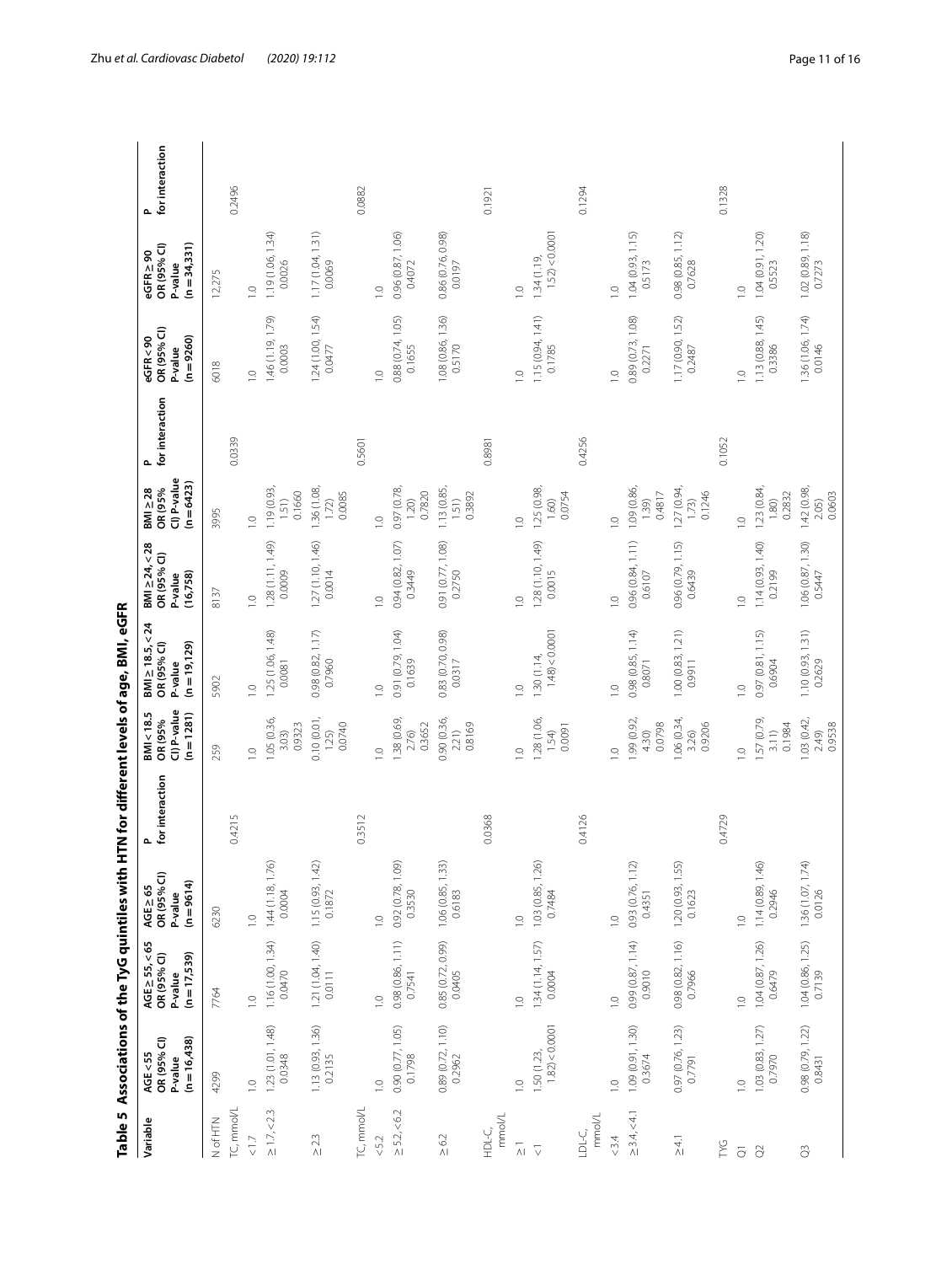|                | Table 5 (continued)                                                                                                                                      |                                                                                                                                                              |                                                    |                 |                                                  |                                                                   |                                                                                             |                                                                                                                                       |                 |                                                 |                                                             |                 |
|----------------|----------------------------------------------------------------------------------------------------------------------------------------------------------|--------------------------------------------------------------------------------------------------------------------------------------------------------------|----------------------------------------------------|-----------------|--------------------------------------------------|-------------------------------------------------------------------|---------------------------------------------------------------------------------------------|---------------------------------------------------------------------------------------------------------------------------------------|-----------------|-------------------------------------------------|-------------------------------------------------------------|-----------------|
| Variable       | $(n = 16,438)$<br>OR (95% CI)<br>AGE<55<br>P-value                                                                                                       | AGE $\geq$ 55, < 65<br>OR (95% CI)<br>$(n = 17,539)$<br>P-value                                                                                              | OR (95% CI)<br>P-value<br>$(n = 9614)$<br>AGE > 65 | for interaction | CI) P-value<br>BMI<18.5<br>$(n=1281)$<br>OR (95% | $BMl \ge 18.5, < 24$<br>$(n = 19, 129)$<br>OR (95% CI)<br>P-value | $BM \ge 24, < 28$<br>OR (95% CI)<br>P-value<br>(16, 758)                                    | $\begin{array}{c}\n\mathsf{BMI} \geq 28 \\ \mathsf{OR} \ (95\% \\ \mathsf{CI}\) \mathsf{P}\text{-value}\n\end{array}$<br>$(n = 6423)$ | for interaction | OR (95% CI)<br>P-value<br>$(n=9260)$<br>eGFR<90 | $(n=34,331)$<br>OR (95% CI)<br>$e$ GFR $\geq$ 90<br>P-value | for interaction |
| 8              |                                                                                                                                                          | $\begin{array}{lll} 1.28 \,(1.02, 1.60) & 1.20 \,(1.00, 1.45) & 1.67 \,(1.30, \\ 0.0308 & & 0.0515 & 2.14 \, \small{\small \leqslant \, 0.0001} \end{array}$ |                                                    |                 | 1.68 (0.61,<br>0.3122<br>4.58)                   | 1.21 (1.00, 1.45)<br>0.0496                                       | $1.34(1.10, 1.64)$ 1.85 (1.29,<br>0.0042                                                    | 0.0009<br>2.65)                                                                                                                       |                 | 2.21) < 0.0001<br>1.72(1.33,                    | 1.23(1.07, 1.42)<br>0.0037                                  |                 |
| 8              |                                                                                                                                                          |                                                                                                                                                              |                                                    |                 | 0.70(0.14,<br>0.6597<br>3.44)                    | 0.99 (0.80, 1.22)<br>0.9168                                       | $1.34(1.09, 1.65)$ $1.85(1.28, 0.0057)$ $2.67$                                              | 0.0011                                                                                                                                |                 | 0.0115                                          | $1.42(1.08, 1.87)$ $1.23(1.06, 1.43)$<br>0.0074             |                 |
| HbA1c, %       |                                                                                                                                                          |                                                                                                                                                              |                                                    | 0.5670          |                                                  |                                                                   |                                                                                             |                                                                                                                                       | 0.5270          |                                                 |                                                             | 0.8286          |
| &0.5           | 9                                                                                                                                                        |                                                                                                                                                              | $\frac{1}{2}$                                      |                 |                                                  | $\frac{1}{2}$                                                     | $\frac{1}{2}$                                                                               |                                                                                                                                       |                 | $\overline{C}$                                  |                                                             |                 |
| $\ge 6.5$      |                                                                                                                                                          | $0.83(0.61, 1.12)$ 1.01 (0.83, 1.24) 0.95 (0.75, 1.20)<br>0.2231 0.9083 0.6455                                                                               |                                                    |                 | 0.51 (0.15,<br>0.2623<br>1.66                    | 0.97 (0.76, 1.22)<br>0.7763                                       | $\begin{array}{cc}\n 0.91 & (0.74, 1.12) & 1.11 & (0.81, \\  0.3850 & & 1.52\n \end{array}$ | 0.5074                                                                                                                                |                 | 1.03 (0.81, 1.29)<br>0.8299                     | 0.98(0.84, 1.15)<br>0.7942                                  |                 |
| mmol/L<br>PBG. |                                                                                                                                                          |                                                                                                                                                              |                                                    | 0.3262          |                                                  |                                                                   |                                                                                             |                                                                                                                                       | 0.9034          |                                                 |                                                             | 0.3296          |
| $\leq$         | $\frac{1}{2}$                                                                                                                                            |                                                                                                                                                              | $\frac{1}{2}$                                      |                 |                                                  | $\frac{1}{2}$                                                     | $\frac{0}{1}$                                                                               |                                                                                                                                       |                 | $\frac{0}{1}$                                   | $\supseteq$                                                 |                 |
| $\frac{1}{2}$  |                                                                                                                                                          | 0.89 (0.65, 1.21) 1.15 (0.93, 1.41) 1.15 (0.91, 1.44<br>0.4452 0.2000 0.2000 0.2434                                                                          |                                                    |                 | 0.73 (0.22,<br>2.47)<br>0.6141                   | 1.15(0.91, 1.46)<br>0.2374                                        | $1.10(0.90, 1.35)$ 1.09 (0.79, 0.3652                                                       | 0.5916                                                                                                                                |                 | 1.24 (0.99, 1.55)<br>0.0598                     | 1.08 (0.92, 1.26)<br>0.3633                                 |                 |
|                | Adjusted for age; center; sex; history of CVDs; history of T2DM; hypoglycemic drugs; SBP; DBP; BMI; ALT; AST; WHR; eGFR; smoking habits; drinking habits |                                                                                                                                                              |                                                    |                 |                                                  |                                                                   |                                                                                             |                                                                                                                                       |                 |                                                 |                                                             |                 |

| L |
|---|
|   |
| d |
|   |
|   |
|   |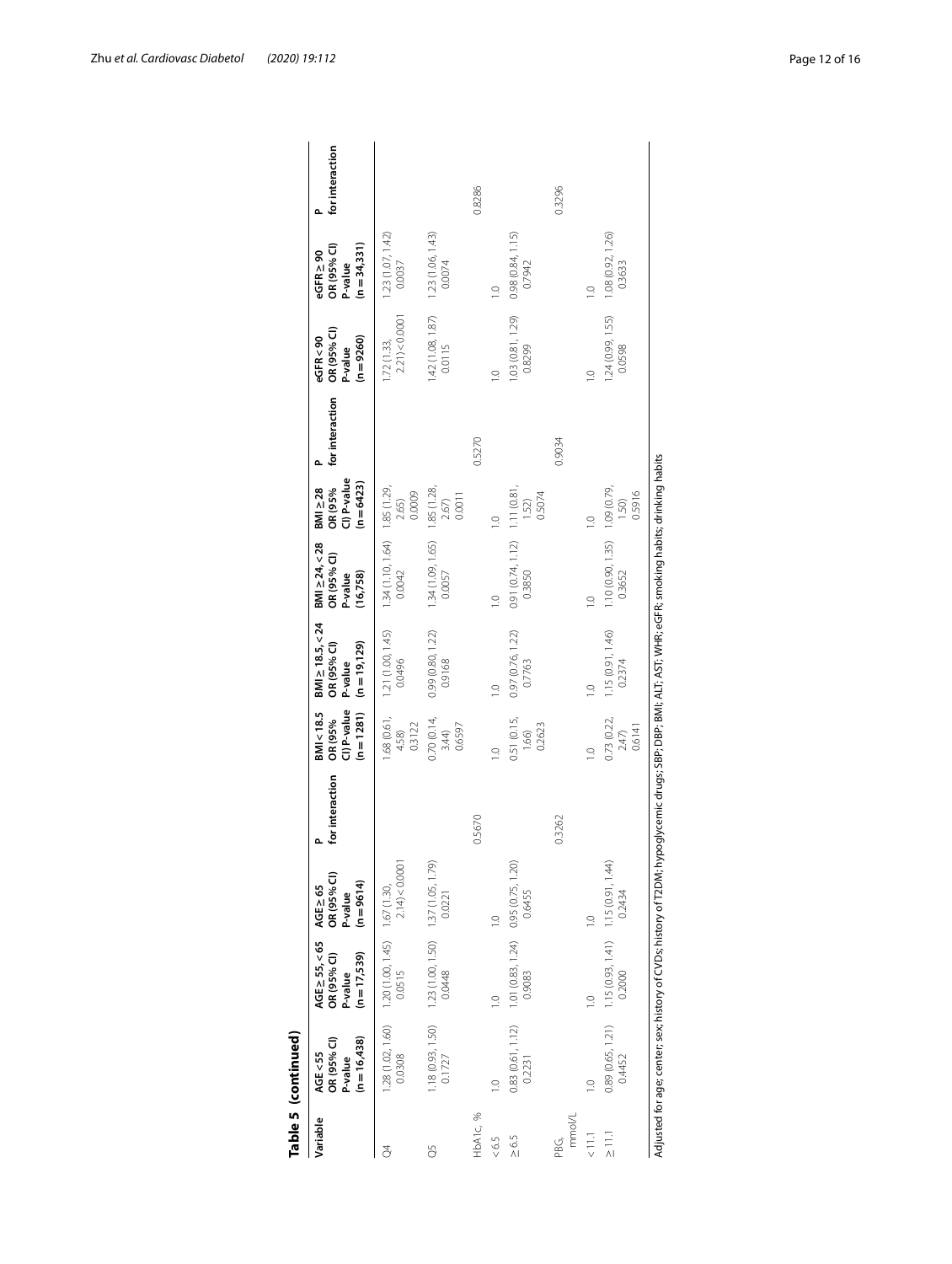mass increase, trunk, and visceral adipose tissue redistribute across higher age  $[46, 47]$  $[46, 47]$  $[46, 47]$  $[46, 47]$ . There is a review speculating that increased adipose tissue, which closely relates to TG, contributes to obesity and thus generates an environment in which hypertension can develop [\[48](#page-14-31)]. It might account for the interaction between HDL-C and age that low HDL-C is more prevalent in younger and middle age groups; also, longer exposure to environmental and genetic factors might infuence the results [\[49](#page-14-32)]. Although ACC/AHA and ESC/EAS guidelines have recommended LDL-C to be the most crucial lipid risk factor and therapeutic goal for CVDs [\[50](#page-14-33)], LDL-C is not efectively indicative in our study. Moreover, Assmann et al. have proven that the number of clinical events is still alarming regardless of currently desirable LDL-C lowering therapies [[51,](#page-14-34) [52](#page-15-0)]. In fact, even if LDL-C or HDL-C is well-controlled, a higher TyG index or hypertriglyceridemia is still signifcantly associated with HTN in our study.

#### **The mechanisms between the TyG index and HTN**

Although the relevant pathophysiological mechanisms responsible for the association between the TyG index and HTN is unclear, several studies suggested the possible mechanism by which IR might afect elevating blood pressure. Theoretically, IR is an essential pathological element involved in metabolic syndrome and a risk factor for elevated blood pressure. Numerous studies have suggested that excess visceral fat represents the cause of metabolic abnormalities leading to increased IR and cardiometabolic risk, including the risk of HTN [[53](#page-15-1), [54](#page-15-2)]. Therefore the measurement of IR is valuable in indicating HTN development [[53](#page-15-1), [54](#page-15-2)]. In recent years, it has been revealed that the TyG index was closely associated with IR and recommended as a surrogate index of IR [[20](#page-14-6), [55](#page-15-3), [56\]](#page-15-4). Several studies lend support to the clinical signifcance of the TyG index for the assessment of atherosclerosis and vascular damage [[57,](#page-15-5) [58\]](#page-15-6). It has been also reported that the TyG index could be an efficient marker to indicate ischemic stroke, symptomatic CADs and major adverse cardiovascular and cerebral events (MACCEs) [[54](#page-15-2), [59](#page-15-7), [60](#page-15-8)]. Our fndings show that the TyG index, an emerging measurable substitution of IR, is independently associated with HTN after various confounding factors adjustment, which are consistent with previous studies. We have also conducted analysis on other IR markers as shown in Additional fle Table S3, demonstrating that the TyG index is a superior discriminator of HTN than other IR markers. IR-compensatory hyperinsulinemia can generate overactivation of the carotid body, bringing on an escalation in sympathetic nervous system activity, further prompting adrenaline and norepinephrine's secretion, and eventually resulting in cardiac output increases and peripheral vascular resistance  $[61]$  $[61]$ . The vascular smooth muscle may be thickened in high concentrated catecholamine, inducing HTN development [[62](#page-15-10)]. Moreover, blood pressure can also be elevated by IR through the activation of the renin-angiotensinaldosterone system and the increase in endothelin synthesis [[63,](#page-15-11) [64](#page-15-12)]. Such an increase may contract the blood vessels, decrease the prostacyclin (PGI2) and prostaglandin E2 (PGE2) circulated in vessels which are supposed to be dilated by them  $[19, 65]$  $[19, 65]$  $[19, 65]$  $[19, 65]$ , and finally proliferate in the vascular smooth muscle, contributing to HTN development.

To be noted, higher eGFR has a close bond to hypertension in the present study. Although the underlying mechanism has not been fully understood, some evidence leads to regard hyperfltration both a cause and a consequence [[66\]](#page-15-14). Glomerular hyperfltration can be caused by aferent arteriolar vasodilation, or by eferent arteriolar vasoconstriction owing to activation of the renin-angiotensin-aldosterone system, thus prompting to glomerular hypertension. Tus, early recognition of hyperfltration will enable clinicians to detect renal diseases and prevent progression of hypertension.

Interestingly, in our study, it is frst revealed that the TyG index might be superior to mere glycemic or lipid parameters in associating HTN development. The TyG index is applied in assessing the joint value of TG and FPG because the two parameters are intensively interrelated. Hypertriglyceridemia remains one of the most prevalent abnormalities in T2DM patients, and its association with increased risk of CVDs has been fully demonstrated [[67–](#page-15-15)[69](#page-15-16)]. TG might prompt the formation of atherosclerotic plaque, while glycemic level might be involved in endothelial cells and platelet dysfunction  $[70-73]$  $[70-73]$  $[70-73]$ . Their values in association with HTN might be better interpreted when they are considered as a whole. Our study shows that the TyG index helps to identify potential risks in individuals who would otherwise be neglected. Clinicians usually put their focus merely on individuals with high FBG or TG. Such conventional clinical practice might possibly miss out on some of the potential risk groups whose FBG and TG are in the normal or borderline ranges.

## **Limitations**

Our seven-region community-based samples, which representatively demonstrate the distribution of diferent regions in China, largely and positively infuence the research. However, there are still limitations in our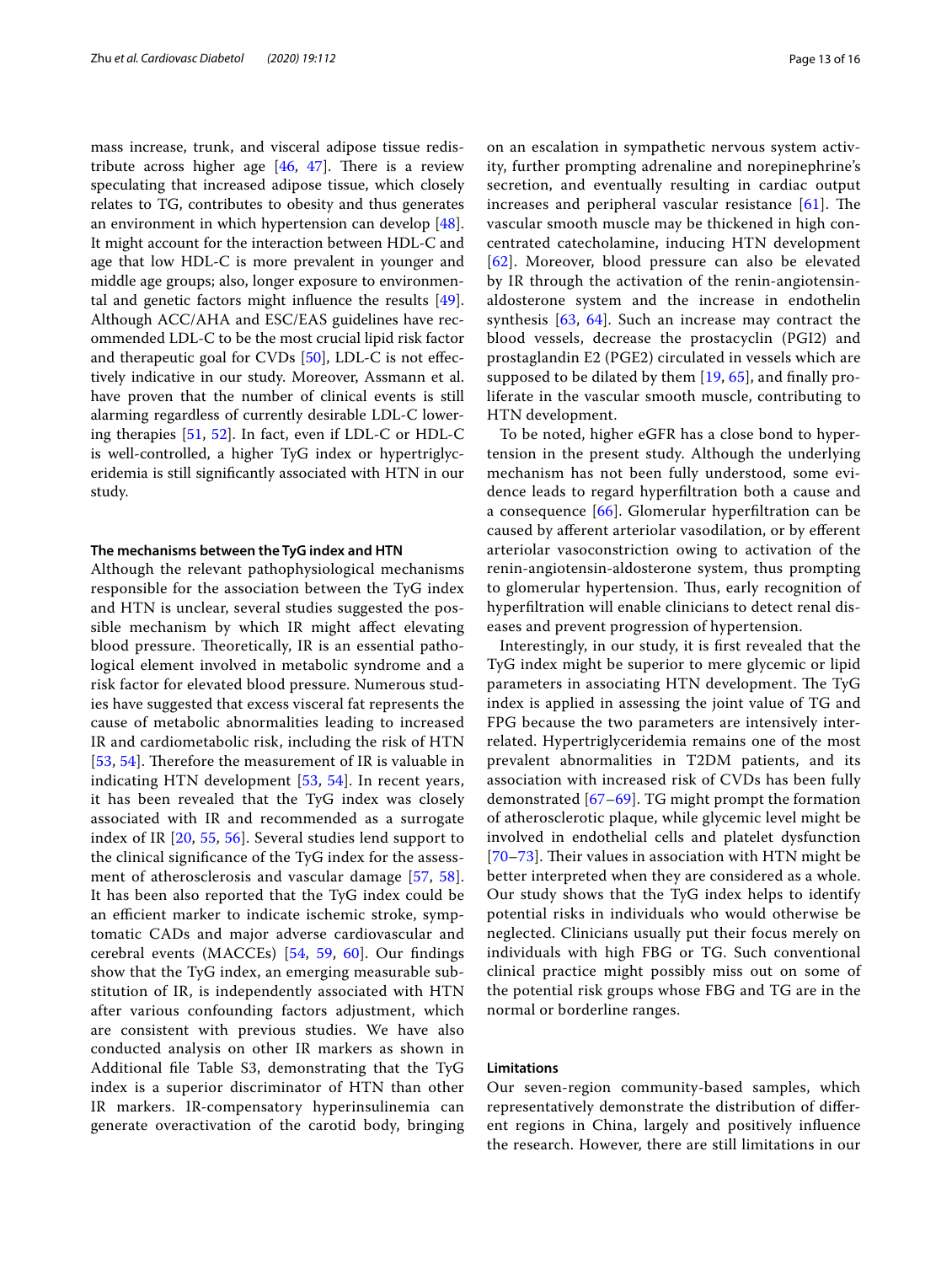study. First, we were not able to directly measure IR in our study population and further compare the surrogate indices with direct markers of IR. Second, because the data of this research was from Chinese elderly individuals, it remains uncertain whether the fndings can be applicable to other ethnic groups. Finally, as a feature of the cross-sectional study, only associations, rather than causality, can be established. More prospective studies are needed to identify causal relationship between the TyG index and HTN.

## **Conclusion**

To conclude, the results of our study reveal a signifcant association between the TyG index and HTN in Chinese elderly individuals; and it is superior to other lipid profiles and HbA1c and PBG. Therefore we propose that the TyG index could be a more efficient, useful and simple index for the screening and managing of HTN (Additional fle [1\)](#page-13-11).

## **Supplementary information**

**Supplementary information** accompanies this paper at [https://doi.](https://doi.org/10.1186/s12933-020-01077-6) [org/10.1186/s12933-020-01077-6](https://doi.org/10.1186/s12933-020-01077-6).

<span id="page-13-11"></span>**Additional fle 1: Table S1.** Association of the TyG index, glycemic, lipid parameters as continuous variables with HTN in total subjects. **Table S2.** Interaction of FBG with TG on hypertension. **Table S3.** Association of TG/ HDL and HOMA-IR with HTN in total subjects.

#### **Abbreviations**

ALT: Alanine transferase; AST: Aspartate transferase; BMI: Body mass index; CHD: Coronary heart disease; CVD: Cardiovascular disease; CI: Confdence interval; DBP: Diastolic blood pressure; eGFR: Estimated glomerular fltration rate; FBG: Fasting plasma glucose; GGT: Gamma-glutamyl transferase; HbA1c: Glycosylated hemoglobin; HDL-C: High-density lipoprotein cholesterol; HR: Heart rate; HTN: Hypertension; IR: Insulin resistance; LDL-C: Low-density lipoprotein cholesterol; MACCEs: Major adverse cardiovascular and cerebral events; OGTT: Glucose tolerance test; OR: Odds ratio; PBG: 2 h post-load blood glucose; PGE2: Prostaglandin E2; PGI2: Prostacyclin; SBP: Systolic blood pressure; TC: High cholesterol; TG: Triglyceride; TyG: Triglyceride-glucose; T2DM: Type 2 diabetes; WHR: Waist circumference/hip circumference.

#### **Acknowledgements**

We would like to thank the participants in this study.

#### **Authors' contributions**

YM, JW and BZ contributed to the conception and design of the study. KC, WY, AW, WW, ZG, X T, LY, QW, ZL, GQ and LC recruited the subjects and supervised the study. JW and BZ analyzed the data. BZ wrote the initial draft of the paper. BZ and JW contributed equally to this work. YM, JW and BZ contributed to the writing, reviewing, and revising of the manuscript. All authors read and approved the fnal manuscript.

#### **Funding**

The study is supported by the Chinese Society of Endocrinology, the Key Laboratory for Endocrine and Metabolic Diseases of Ministry of Health (1994DP131044), the National Key New Drug Creation and Manufacturing Program of Ministry of Science and Technology (2012ZX09303006-001), the National High Technology Research and Development Program of China (863 Program, 2011AA020107), National Science Foundation of China (81300717) National Science and Technology Major Project 288 (2011ZX09307-001-08), the REACTION Study.

#### **Data availability**

The datasets used to support this study are not freely available due to participants' privacy protection.

#### **Ethics approval and consent to participate**

The study protocol was approved by the Committee on Human Research at Rui-Jin Hospital affiliated with the School of Medicine, Shanghai Jiao Tong University. Written informed consents were obtained from all participants before data collection.

#### **Consent for publication**

Not applicable.

#### **Competing interests**

The authors declare that they have no competing interests.

#### **Author details**

<sup>1</sup> Medicine School of Nankai University, Tianjin, China.<sup>2</sup> Department of Endocrinology, Chinese PLA General Hospital, 28 Fu Xing Road, Beijing 100853, People's Republic of China.<sup>3</sup> Shanghai National Research Centre for Endocrine and Metabolic Diseases, State Key Laboratory of Medical Genomics, Shanghai Institute for Endocrine and Metabolic Diseases, Ruijin Hospital, Shanghai Jiaotong University School of Medicine, Shanghai, China. 4 Dalian Central Hospital, Dalian, Liaoning, China. 5 First Hospital of Lanzhou University, Lanzhou, Gansu, China. 6 Zhongshan University Sun Yat-sen Memorial Hospital, Guangzhou, Guangdong, China.<sup>7</sup> Southwest Medical University Affiliated Hospital, Luzhou, Sichuan, China. 8 First Afliated Hospital of Guangxi Medical University, Nanning, Guangxi, China. 9 First Afliated Hospital of Zhengzhou University, Zhengzhou, Henan, China. 10 Wuhan Union Hospital, Huazhong University of Science and Technology, Wuhan, Hubei, China.

## Received: 28 March 2020 Accepted: 2 July 2020 Published online: 14 July 2020

#### **References**

- <span id="page-13-0"></span>1. World Health Organization. World Health Statistics 2014. Geneva: World Health Organization; 2014. p. 175.
- <span id="page-13-1"></span>2. He J, Gu D, Wu X, et al. Major causes of death among men and women in China. N Engl J Med. 2005;353:1124–34.
- <span id="page-13-2"></span>3. He J, Gu D, Chen J, et al. Premature deaths attributable to blood pressure in China: a prospective cohort study. Lancet. 2009;374:1765–72.
- <span id="page-13-3"></span>4. O'Meara JG, Kardia SR, Armon JJ, Brown C, Boerwinkle E, Turner ST. Ethnic and sex diferences in the prevalence, treatment, and control of dyslipidemia among hypertensive adults in the GENOA study. Arch Intern Med. 2004;164:1313–8.
- <span id="page-13-4"></span>5. Laaksonen DE, Niskanen L, Nyyssönen K, Lakka TA, Laukkanen JA, Salonen JT. Dyslipidaemia as a predictor of hypertension in middle-aged men. Eur Heart J. 2008;29(20):2561–8. [https://doi.org/10.1093/eurheartj/ehn061.](https://doi.org/10.1093/eurheartj/ehn061)
- Sesso HD, Buring JE, Chown MJ, Ridker PM, Gaziano JM. A prospective study of plasma lipid levels and hypertension in women. Arch Intern Med. 2005;165(20):2420–7. [https://doi.org/10.1001/archinte.165.20.2420.](https://doi.org/10.1001/archinte.165.20.2420)
- 7. Halperin RO, Sesso HD, Ma J, Buring JE, Stampfer MJ, Gaziano JM. Dyslipidemia and the risk of incident hypertension in men. Hypertension. 2006;47(1):45–50.<https://doi.org/10.1161/01.hyp.0000196306.42418.0e>.
- <span id="page-13-5"></span>8. Memon AR, Shaikh F, Memon ZA, Majeed Adnan BA. Assessment of lipid profle and serum total protien in patients of hypertension. Ann Pak Inst Med Sci. 2017;13(2):246–8.
- <span id="page-13-6"></span>9. Nordestgaard BG, Varbo A. Triglycerides and cardiovascular disease. Lancet. 2014;384(9943):626–35.
- <span id="page-13-7"></span>10. Ferrannini E, Cushman WC. Diabetes and hypertension: the bad companions. Lancet. 2012;380:601.
- <span id="page-13-8"></span>11. Janghorbani M, Bonnet F, Amini M. Glucose and the risk of hypertension in frst-degree relatives of patients with type 2 diabetes. Hypertension Res. 2015;38(5):349–54.<https://doi.org/10.1038/hr.2015.10>.
- <span id="page-13-9"></span>12. Zinman B, Wanner C, Lachin JM, Fitchett D, Bluhmki E, Hantel S, EMPA-REG OUTCOME Investigators, et al. Empaglifozin, cardiovascular outcomes, and mortality in type 2 diabetes. N Engl J Med. 2015;373:2117–28.
- <span id="page-13-10"></span>13. Marso SP, Daniels GH, Brown-Frandsen K, Kristensen P, Mann JF, Nauck MA, LEADER Steering Committee; LEADER Trial Investigators, et al.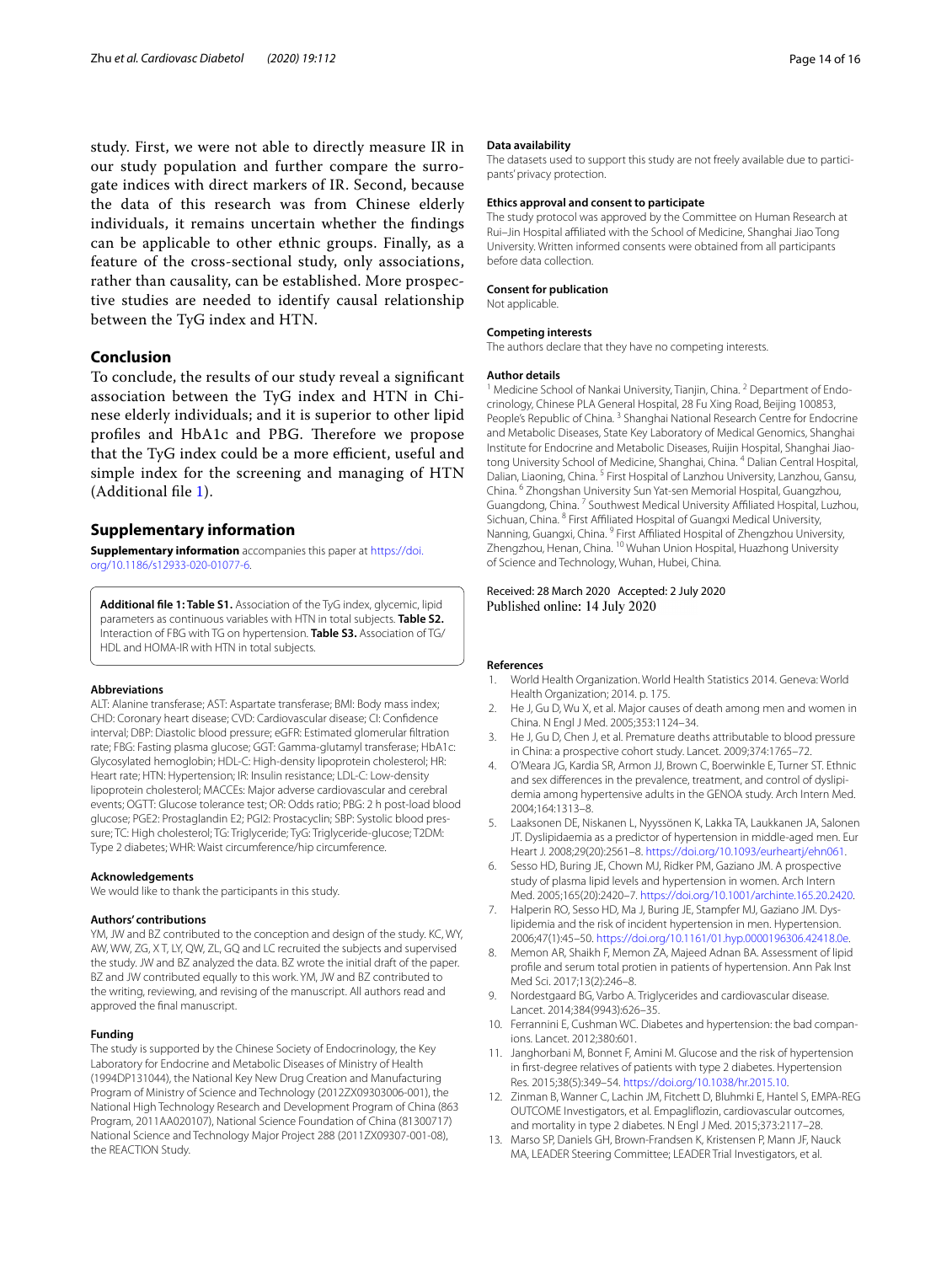Liraglutide and cardiovascular outcomes in type 2 diabetes. N Engl J Med. 2016;375:311–22.

- <span id="page-14-0"></span>14. Landsberg L, Aronne LJ, Beilin LJ, et al. Obesity-related hypertension: pathogenesis, cardiovascular risk, and treatment-a position paper of the obesity society and the American society of hypertension. Obesity. 2013;21:8–24.
- <span id="page-14-1"></span>15. Wang F, Han L, Hu D. Fasting insulin, insulin resistance and risk of hypertension in the general population: a meta-analysis. Clin Chim Acta. 2017;464:57–63.
- <span id="page-14-2"></span>16. De Fronzo RA, Tobin JD, Andres R. Glucose clamp technique: a method for quantifying insulin secretion and resistance. Am J Physiol. 1979;237(3):E214–23 **PMID: 382871**.
- <span id="page-14-3"></span>17. Singh B, Saxena A. Surrogate markers of insulin resistance: a review. World J Diabetes. 2010;1(2):36–47.
- <span id="page-14-4"></span>18. Du T, Yuan G, Zhang M, Zhou X, Sun X, Yu X. Clinical usefulness of lipid ratios, visceral adiposity indicators, and the triglycerides and glucose index as risk markers of insulin resistance. Cardiovasc Diabetol. 2014;13:146.
- <span id="page-14-5"></span>19. Navarro-Gonzalez D, Sanchez-Inigo L, Pastrana-Delgado J, Fernandez-Montero A, Martinez JA. Triglyceride-glucose index (TyG index) in comparison with fasting plasma glucose improved diabetes prediction in patients with normal fasting glucose: the Vascular Metabolic CUN cohort. Prev Med. 2016;86:99–105.
- <span id="page-14-6"></span>20. Simental-Mendia LE, Rodriguez-Moran M, Guerrero-Romero F. The product of fasting glucose and triglycerides as surrogate for identifying insulin resistance in apparently healthy subjects. Metab Syndr Relat Disord. 2008;6:299–304.
- <span id="page-14-7"></span>21. Vasques AC, Novaes FS, de Oliveira Mda S, Souza JR, Yamanaka A, Pareja JC, et al. TyG index performs better than HOMA in a Brazilian population: a hyperglycemic clamp validated study. Diabetes Res Clin Pract. 2011;93(3):e98–100. [https://doi.org/10.1016/j.diabres.2011.05.030.](https://doi.org/10.1016/j.diabres.2011.05.030)
- <span id="page-14-8"></span>22. Jian S, Su-Mei N, Xue C, Jie Z, Xue-sen W. Association and interaction between triglyceride–glucose index and obesity on risk of hypertension in middle-aged and elderly adults. Clin Exp Hypertens. 2017;39:732–9.
- <span id="page-14-9"></span>23. Lee SB, Ahn CW, Lee BK, Kang S, Nam JS, You JH, et al. Association between triglyceride glucose index and arterial stifness in Korean adults. Cardiovasc Diabetol. 2018;17:41. [https://doi.org/10.1186/s1293](https://doi.org/10.1186/s12933-018-0692-1) [3-018-0692-1](https://doi.org/10.1186/s12933-018-0692-1).
- 24. Lambrinoudaki I, Kazani MV, Armeni E, Georgiopoulos G, Tampakis K, Rizos D, et al. The TyG index as a marker of subclinical atherosclerosis and arterial stifness in lean and overweight postmenopausal women. Hear Lung Circ. 2018;27:716–24.
- <span id="page-14-10"></span>25. Kim MK, Ahn CW, Kang S, Nam JS, Kim KR, Park JS. Relationship between the triglyceride glucose index and coronary artery calcifcation in Korean adults. Cardiovasc Diabetol. 2017;16:108. [https://doi.org/10.1186/s1293](https://doi.org/10.1186/s12933-017-0589-4) [3-017-0589-4](https://doi.org/10.1186/s12933-017-0589-4).
- <span id="page-14-11"></span>26. Mao Q, Zhou D, Li Y, Wang Y, Xu SC, Zhao XH. The triglyceride-glucose index predicts coronary artery disease severity and cardiovascular outcomes in patients with non-ST-segment elevation acute coronary syndrome. Dis Markers. 2019;2019:6891537.
- <span id="page-14-12"></span>27. Lee SH, Kwon HS, Park YM, Ha HS, Jeong SH, Yang HK, et al. Predicting the development of diabetes using the product of triglycerides and glucose: the Chungju Metabolic Disease Cohort (CMC) study. PLoS ONE. 2014;9:e90430.
- 28. Zhang M, Wang B, Liu Y, Sun X, Luo X, Wang C, et al. Cumulative increased risk of incident type 2 diabetes mellitus with increasing triglyceride glucose index in normal-weight people: the Rural Chinese Cohort Study. Cardiovasc Diabetol. 2017;16:30.
- <span id="page-14-13"></span>29. Lee DY, Lee ES, Kim JH, Park SE, Park CY, Oh KW, et al. Predictive value of triglyceride glucose index for the risk of incident diabetes: a 4-year retrospective longitudinal study. PLoS ONE. 2016;11:e0163465.
- <span id="page-14-14"></span>30. Ma YC, Zuo L, Chen JH, Luo Q, Yu XQ, Li Y, Xu JS, Huang SM, Wang LN, Huang W, et al. Modifed glomerular ftration rate estimating equation for Chinese patients with chronic kidney disease. J Am Soc Nephrol. 2006;17(10):2937–44.
- <span id="page-14-15"></span>31. Joint committee for guideline revision. 2016 Chinese guidelines for the management of dyslipidemia in adults. J Geriatr Cardiol. 2018;15(1):1–29. [https://doi.org/10.11909/j.issn.1671-5411.2018.01.011.](https://doi.org/10.11909/j.issn.1671-5411.2018.01.011)
- <span id="page-14-16"></span>32. International Expert Committee. International Expert Committee report on the role of the A1C assay in the diagnosis of diabetes. Diabetes Care. 2009;32:1327–34.
- <span id="page-14-17"></span>33. WHO Guidelines Approved by the Guidelines Review Committee. Use of Glycated Haemoglobin (HbA1c) in the Diagnosis of Diabetes Mellitus: Abbreviated Report of a WHO Consultation. Geneva; 2011.
- <span id="page-14-18"></span>34. Zhou B, Coorperative Meta-Analysis Group Of China Obesity Task Force. Zhonghua liu xing bing xue za zhi = Zhonghua liuxingbingxue zazhi. 2002;23(1):5–10.
- <span id="page-14-19"></span>35. Khwaja A. KDIGO clinical practice guidelines for acute kidney injury. Nephron Clin Pract. 2012;120(4):c179–84. [https://doi.org/10.1159/00033](https://doi.org/10.1159/000339789) [9789](https://doi.org/10.1159/000339789).
- <span id="page-14-20"></span>36. Tinsley LJ, Kupelian V, D'Eon SA, et al. Association of glycemic control with reduced risk for large-vessel disease after more than 50 years of type 1 diabetes. J Clin Endocrinol Metab. 2017;102(10):3704–11.
- <span id="page-14-21"></span>37. Paneni F, Lüscher TF. Cardiovascular protection in the treatment of type 2 diabetes: a review of clinical trial results across drug classes. Am J Cardiol. 2017;120(1S):S17–27.
- <span id="page-14-22"></span>38. Chamroonkiadtikun P, et al. The triglyceride-glucose index, a predictor of type 2 diabetes development: a retrospective cohort study. Prim Care Diabetes. 2019.<https://doi.org/10.1016/j.pcd.2019.08.004>.
- <span id="page-14-23"></span>39. Borg R, Kuenen JC, Carstensen B, et al. HbA<sub>1</sub>(c) and mean blood glucose show stronger associations with cardiovascular disease risk factors than do postprandial glycaemia or glucose variability in persons with diabetes: the A1C-Derived Average Glucose (ADAG) study. Diabetologia. 2011;54(1):69–72.
- <span id="page-14-24"></span>40. Cavagnolli G, Pimentel AL, Freitas PA, et al. Factors afecting A1C in non-diabetic individuals: review and meta-analysis. Clin Chim Acta. 2015;445:107–14.
- <span id="page-14-25"></span>41. McCarter RJ, Hempe JM, Gomez R, Chalew SA. Biological variation in HbA1c predicts risk of retinopathy and nephropathy in type 1 diabetes. Diabetes Care. 2004;27:1259–64.
- <span id="page-14-26"></span>42. Tohidi M, Hatami M, Hadaegh F, Azizi F. Triglycerides and triglycerides to high-density lipoprotein cholesterol ratio are strong predictors of incident hypertension in middle eastern women. J Hum Hypertens. 2012;26(9):525–32. [https://doi.org/10.1038/jhh.2011.70.](https://doi.org/10.1038/jhh.2011.70)
- <span id="page-14-27"></span>43. Urbina EM, Khoury PR, McCoy CE, Dolan LM, Daniels SR, Kimball TR. Triglyceride to HDL-C ratio and increased arterial stifness in children, adolescents, and young adults. Pediatrics. 2013;131(4):e1082–90. [https://](https://doi.org/10.1542/peds.2012-1726) [doi.org/10.1542/peds.2012-1726.](https://doi.org/10.1542/peds.2012-1726)
- 44. Quijada Z, Paoli M, Zerpa Y, Camacho N, Cichetti R, Villarroel V, Arata-Bellabarba G, Lanes R. The triglyceride/HDL-cholesterol ratio as a marker of cardiovascular risk in obese children; association with traditional and emergent risk factors. Pediatr Diabetes. 2008;9(5):464–71. [https://doi.org/](https://doi.org/10.1111/j.1399-5448.2008.00406.x) [10.1111/j.1399-5448.2008.00406.x](https://doi.org/10.1111/j.1399-5448.2008.00406.x).
- <span id="page-14-28"></span>45. Di Bonito P, Moio N, Scilla C, Cavuto L, Sibilio G, Sanguigno E, Forziato C, Saitta F, Iardino MR, Di Carluccio C, Capaldo B. Usefulness of the high triglyceride-to-HDL cholesterol ratio to identify Cardiometabolic risk factors and preclinical signs of organ damage in outpatient children. Diabetes Care. 2012;35(1):158–62. [https://doi.org/10.2337/dc11-1456.](https://doi.org/10.2337/dc11-1456)
- <span id="page-14-29"></span>46. Moon HK, Kim EG. Comparing validity of body mass index, waist to hip ratio, and waist circumference to cardiovascular disease risk factors in Korean elderly. Korean J Nutr. 2005;38:445–54.
- <span id="page-14-30"></span>47. Perissinotto E, Pisent C, Sergi G, Grigoletto F, ILSA Working Group (Italian Longitudinal Study on Ageing). Anthropometric measurements in the elderly: age and gender diferences. Br J Nutr. 2002;87(2):177–86. [https://](https://doi.org/10.1079/bjn2001487) [doi.org/10.1079/bjn2001487.](https://doi.org/10.1079/bjn2001487)
- <span id="page-14-31"></span>48. Bogaert YE, Linas S. The role of obesity in the pathogenesis of hypertension, Nature clinical practice. Nephrology. 2009;5(2):101–11. [https://doi.](https://doi.org/10.1038/ncpneph1022) [org/10.1038/ncpneph1022](https://doi.org/10.1038/ncpneph1022).
- <span id="page-14-32"></span>49. Gharipour M, Sadeghi M, Hosseini M, Andalib E, Boroujeni MB, Sarrafzadegan N. Efect of age on the phenotype of metabolic syndrome in developing country. Adv Biomed Res. 2015;4:103. [https://doi.](https://doi.org/10.4103/2277-9175.157796) [org/10.4103/2277-9175.157796](https://doi.org/10.4103/2277-9175.157796).
- <span id="page-14-33"></span>50. Catapano AL, Graham I, De Backer G, Wiklund O, Chapman MJ, Drexel H, Hoes AW, Jennings CS, Landmesser U, Pedersen TR, Reiner Ž. 2016 ESC/ EAS Guidelines for the Management of Dyslipidaemias. Atherosclerosis. 2016;253:281–344. <https://doi.org/10.1016/j.atherosclerosis.2016.08.018>.
- <span id="page-14-34"></span>51. Deedwania P, Barter P, Carmena R, Fruchart J-C, Grundy SM, Hafner S, Kastelein JJP, LaRosa JC, Schachner H, Shepherd J, et al. Reduction of lowdensity lipoprotein cholesterol in patients with coronary heart disease and metabolic syndrome: analysis of the Treating to New Targets study. Lancet. 2006;368(9539):919–28.